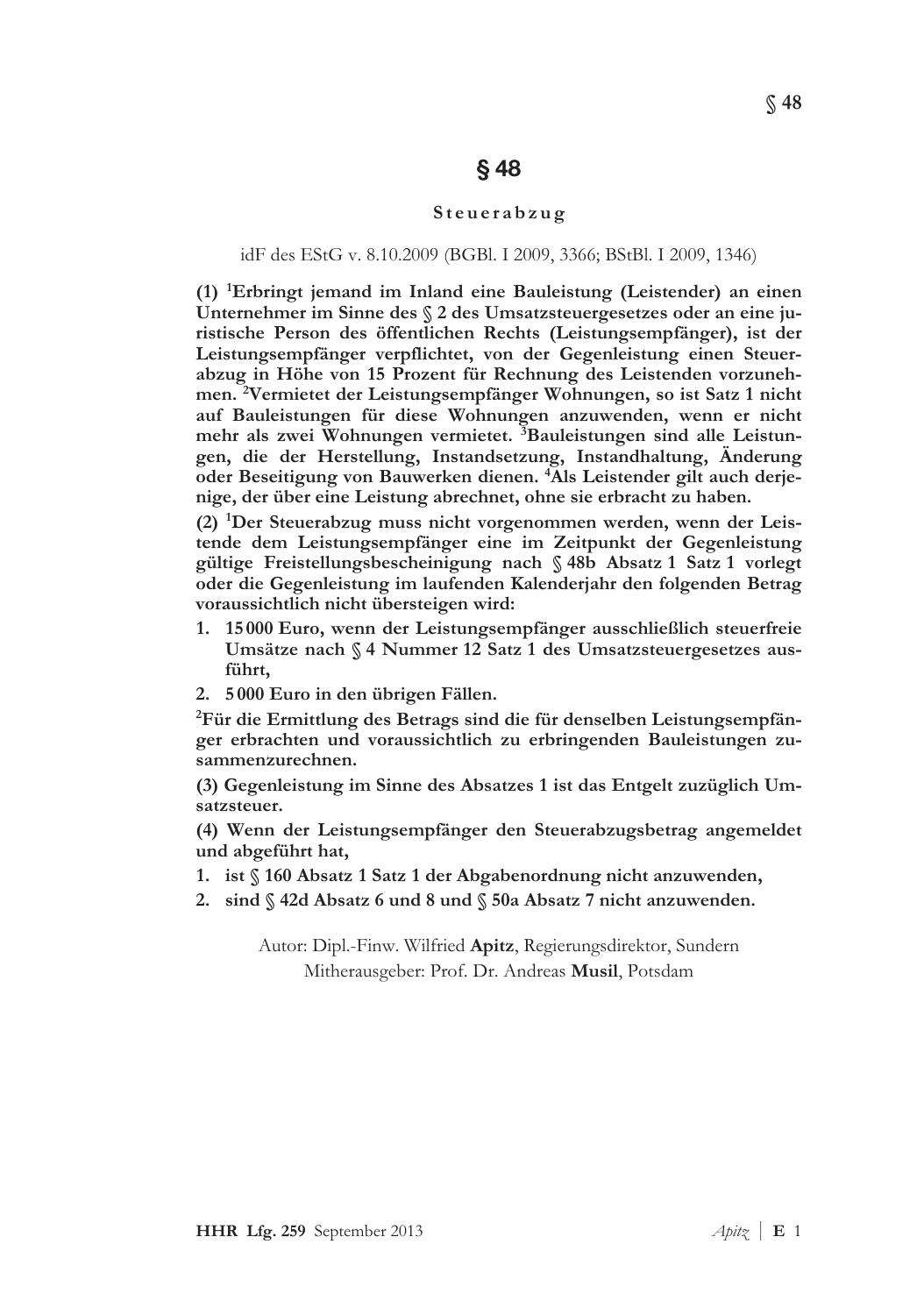

| Inhaltsübersicht |  |
|------------------|--|
|------------------|--|



#### I. Voraussetzungen und Rechtsfolgen des Steuerabzugs bei Bauleistungen

- 1. Tatbestandsmerkmale des Abs. 1 Satz 1
	- a) Erbringer einer Bauleistung im Inland (Leisten-+-SH J JJJJJJJJJJJJJJJJ B
	- b) Unternehmer iSd.  $\sqrt{2}$ UStG oder juristische Person des öffentlichen Rechts als Leistungsemp $f\ddot{\text{anger}} \dots \dots \dots \dots \dots \quad 10$
- 2. Rechtsfolge des Abs. 1 Satz 1<br>a)  $V_0$ 
	- Verpflichtung des Leistungsempfängers zum

Anm. Anm.

|    | Steuerabzug für Rech-<br>nung des Leistenden<br>Steuerabzug iHv. 15 %<br>b)<br>der Gegenleistung        | 11<br>12 |
|----|---------------------------------------------------------------------------------------------------------|----------|
| Н. | Vermietung von nicht<br>mehr als zwei Wohnungen<br>$(Abs. 1 Satz 2) \ldots \ldots$                      | 13       |
|    | III. Definitionen (Abs. 1<br>Sätze 3 und 4)                                                             |          |
|    | 1. Definition der Bauleistung<br>$(Abs. 1 Satz 3) \ldots \ldots \ldots$                                 | 14       |
|    | 2. Erweiterung der Definition<br>des Leistenden (Abs. 1<br>Satz 4) $\ldots \ldots \ldots \ldots \ldots$ | 15       |
|    |                                                                                                         |          |

#### C. Erläuterungen zu Abs. 2: Verzicht auf Steuerabzug

- I. Vorlage einer Freistellungsbescheinigung (Abs. 2  $Satz 1 Halbs. 1)$  ........ 16
- $\mathbf{I}$ Bagatellgrenzen (Abs. 2 Satz 1 Halbs. 2 und Satz 2)

Anm. Anm.

- 1. Bagatellgrenze von 15000  $\epsilon$ . 17
- 2. Bagatellgrenze von  $5000 \text{ } \epsilon$ .. 18
- $\mathbf{III}$ Überprüfung der Bagatellgrenzen (Abs. 2 Satz 2)  $\ldots$  19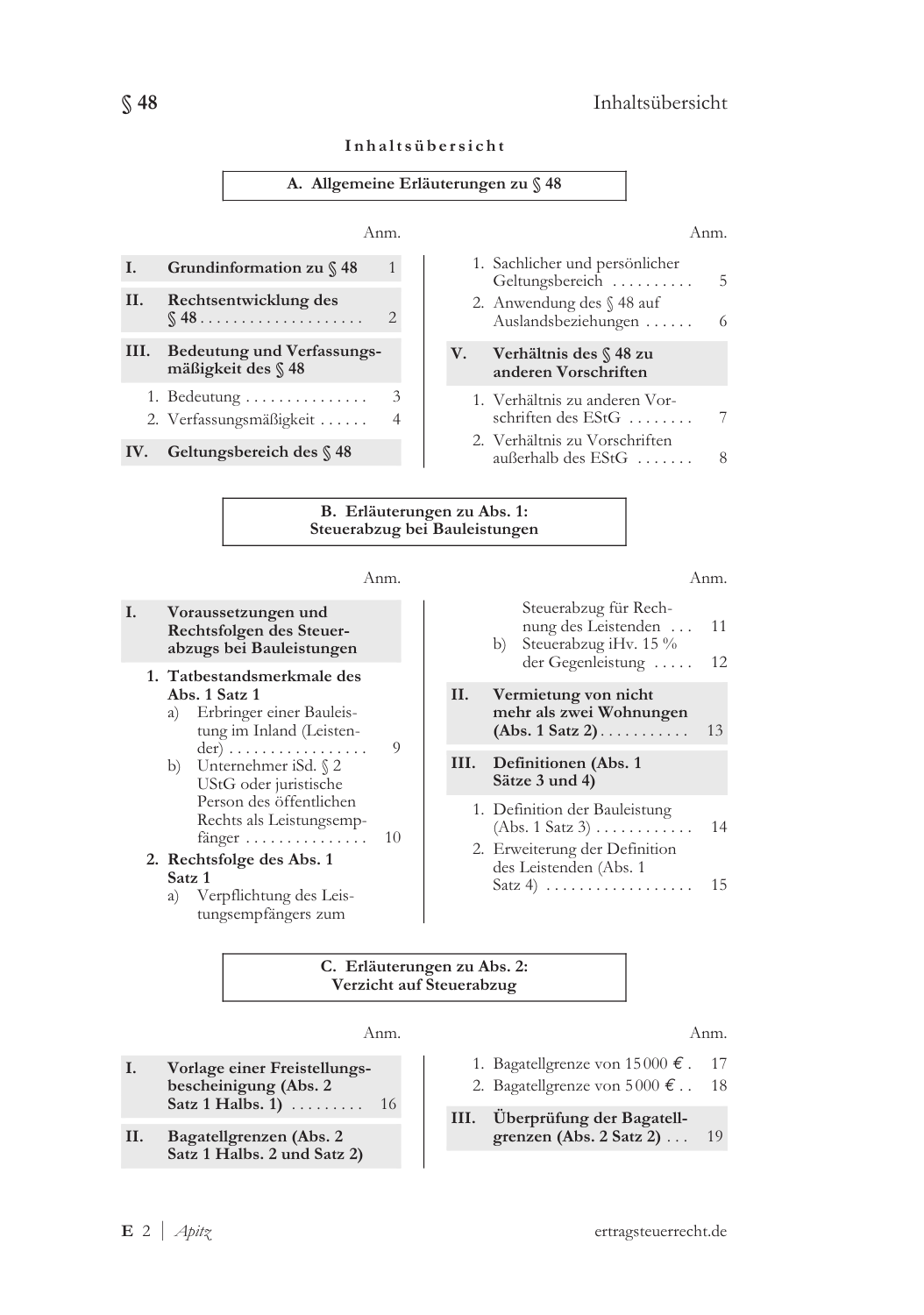

Schrifttum: EBELING, Der Steuerabzug bei Bauleistungen, DStR 2001, Beihefter zu Heft 51-52; EGGERS, Die Bauabzugsbesteuerung aufgrund des Gesetzes zur Eindämmung illegaler Betätigung im Baugewerbe, StuB 2001, 1149; FUHRMANN, Neuer Steuerabzug für Bauleistungen, KÖSDI 2001, 13093; Gевнакот/Вівек, Die Bauabzugssteuer, EStB 2001, 462; KLEINER, Die Neuregelung der Abzugsbesteuerung bei Bauleistungen unter Berücksichtigung des BMF-Schreibens vom 1.11.2001, Inf. 2001, 705, 744; LIEBER, Die neue Steuerabzugspflicht für Leistungen am Bau, DStR 2001, 1470; MERTENS, Das Steuerrecht als Allzweckwaffe, Inf. 2001, 1; Meurer, BMF: Auslegungen zur Bauabzugssteuer, EStB 2001, 449; o.V., Gesetzgebung, Grundgesetz, Europarecht, KOSDI 2001, 12898; Sснмпт7/ SEITZ, Zweifelsfragen beim Steuerabzug von Vergütungen für Bauleistungen, Stbg. 2001, 669; Schroen, Steuerabzug für Bauleistungen ausländischer Unternehmer, IStR 2001, 714; SCHWENKE, Steuerabzug im Baugewerbe: Viel Lärm um nichts? - Erste Bewertung des Ge-Setzes zur Eindämmung illegaler Betätigung im Baugewerbe, BB 2001, 1553; STICKAN/ MARTIN, Die neue Bauabzugsbesteuerung, DB 2001, 1441; APITZ, Steuerabzug bei Bauleistungen, FR 2002, 10; DIEBOLD, Der Bausteuerabzug – ein "Steuer"-Abzug ohne Steuer, DStZ 2002, 252; DIEBOLD, Die Anrechnung des Bausteuerabzugs – Entstehung, Fälligkeit und Durchführung, DStZ 2002, 471; DIEBOLD, Haftung für den Bausteuerabzug, DStR 2002, 1336; DIEBOLD, Erstattung des Bausteuerabzugs – Entstehung, Fälligkeit, Durchführung, DStZ 2003, 413; HEY, Vereinbarkeit der Bauabzugssteuer (SS 48 ff. EStG) mit dem Gemeinschaftsrecht? EWS 2002, 153; EGGERS, Die Neuregelungen im BMF-Schreiben vom 27.12.2002 zur Bauabzugsbesteuerung, StuB 2003, 342; Nöcker, Die Freistellungsbescheinigung bei der Bauabzugssteuer – Ein Erfahrungsbericht aus der Praxis, StuB 2003, 494; HOLTHAUS, Erteilung einer Freistellungsbescheinigung von der Bauabzugssteuer nach § 48b EStG, Information StW 2003, 579; Hoor/Hübner, Bauabzugssteuer und Gewährleistungsvereinbarungen, BB 2003, 709; WÜBBELSMANN, Die Bauabzugssteuer im grenzüberschreitenden Verkehr, IStR 2003, 802; GUNDLACH/FRENZEL/SCHIRRMEISTER, Der Anspruch des Insolvenzverwalters auf einen Freistellungsbescheid gemäß § 48b EStG, DStR 2003, 823; FUHRMANN, Erste Praxiserfahrungen mit der "Bauabzugssteuer", KÖSDI 2003, 13771; Ваllоғ, Die Bauabzugssteuer, EStB 2004, 167; Ваlмеs/Амвrоzіак, Vorschriften zum Steuerabzug bei Bauleistungen mit der Dienstleistungsfreiheit vereinbar?, BB 2009, 706; HEISTER, Bauabzugssteuer nach  $\%$  48 EStG, StW 2011, 164.

# I. Grundinformation zu  $\S$  48

Die Vorschrift regelt die materiell-rechtl. Voraussetzungen des StAbzugs bei Bauleistungen. Angesprochen wird ein StAbzug von 15 %, die Voraussetzungen für den Verzicht auf den StAbzug, die Definition des Begriffs "Gegenleistung" E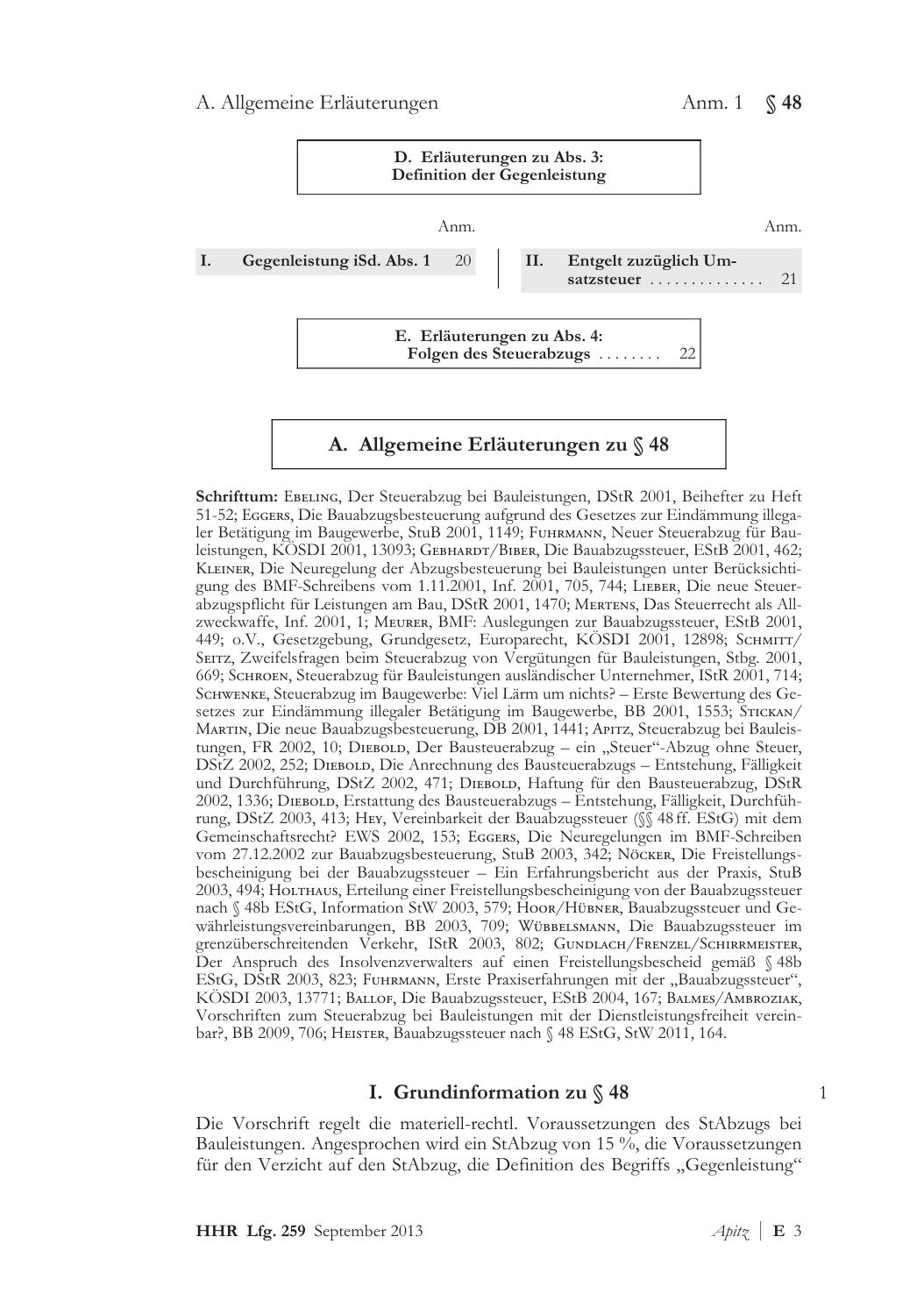sowie die Regelung eines zulässigen BA-Abzugs als Folge des durchgeführten StAbzugs.

Der StAbzug iHv. 15 % ist durchzuführen, wenn jemand eine Bauleistung an einen Unternehmer iSd. § 2 UStG oder an eine juristische Person des öffentlichen Rechts erbringt (Abs. 1). Der Leistungsempfänger ist verpflichtet, einen StAbzug von 15 % für Rechnung des Leistenden vorzunehmen. Vermietet der Leistungsempfänger Wohnungen, so ist ein StAbzug nicht auf Bauleistungen für diese Wohnungen anzuwenden, wenn er nicht mehr als zwei Wohnungen vermietet. Abs. 1 definiert weiter den Begriff "Bauleistungen" und erweitert den Begriff "Leistender" auf die Personen, die über eine Leistung abrechnen, ohne sie erbracht zu haben.

Private Vermieter müssen bei Bauleistungen bis zu einer Höhe von 15000 € keinen StAbzug vornehmen. In allen übrigen Fällen darf eine Bagatellgrenze von 5000 € nicht überschritten werden (Abs. 2). Diese Vereinfachungsgrenzen beziehen sich auf die gesamten Bauleistungen, die der Leistende für denselben Leistungsempfänger im laufenden Kj. ausführen wird. Alternativ zu den Bagatellgrenzen besteht keine Verpflichtung zur Einbehaltung eines StAbzugs, wenn der Leistende dem Leistungsempfänger eine gültige Freistellungsbescheinigung nach § 48b Abs. 1 Satz 1 vorlegt.

Der Begriff der Gegenleistung wird als "Entgelt zuzüglich Umsatzsteuer" definiert (Abs. 3). Dabei unterliegen auch Abschlagszahlungen auf die vereinbarte Gegenleistung dem Abzugsverfahren.

Kommt der Leistungsempfänger seiner Verpflichtung zum StAbzug iHv. 15 % nach, gewährt Abs. 4 Rechtssicherheit für einen in diesem Zusammenhang begehrten BA-Abzug. Hat der Leistungsempfänger den StAbzugsbetrag angemeldet und abgeführt, kann er die durch die Bauleistung veranlassten Aufwendungen in vollem Umfang und nicht nur anteilig abziehen.

### $\overline{2}$

# II. Rechtsentwicklung des §48

Vorläuferregelungen: Mit § 50a Abs. 7 idF des StEntlG 1999/2000/2002 v. 24.3.1999 (BGBI, I 1999, 402; BStBI, I 1999, 304) wurde eine Abzugsteuer für Vergütungen an ausländ. Werkvertragsunternehmer neu eingefügt. Zunächst war geplant, die dort enthaltene Befugnis des FA, einen StAbzug anzuordnen, durch eine gesetzliche Abzugspflicht mW für alle beschr. Stpfl. zu ersetzen; diese Regelung erwies sich indes als zu weitgehend und nicht praktikabel.

Der durch das StEntlG 1999/2000/2002 eingefügte § 50a Abs. 7 wurde rückwirkend durch das StBereinG 1999 v. 22.12.1999 (BGBl. I 1999, 2601; BStBl. I 2000, 13) aufgehoben.

Gesetz zur Eindämmung der illegalen Betätigung im Baugewerbe v. 30.8. **2001** (BGBI, I 2001, 2267; BStBI, I 2001, 602): Mit § 48 wurden erstmals Vorschriften über ein besonderes StAbzugsverfahren für das Baugewerbe eingeführt.

StÄndG 2001 v. 20.12.2001 (BGBl. I 2001, 3794; BStBl. I 2001, 4): In Abs. 1 wird ein neuer Satz 2 eingefügt, wonach Vermieter von Wohnungen nicht zum Kreis der abzugsverpflichteten Leistungsempfänger gehören, wenn der Leistungsempfänger nicht mehr als zwei Wohnungen vermietet und die Bauleistungen für diese Wohnungen ausgeführt werden.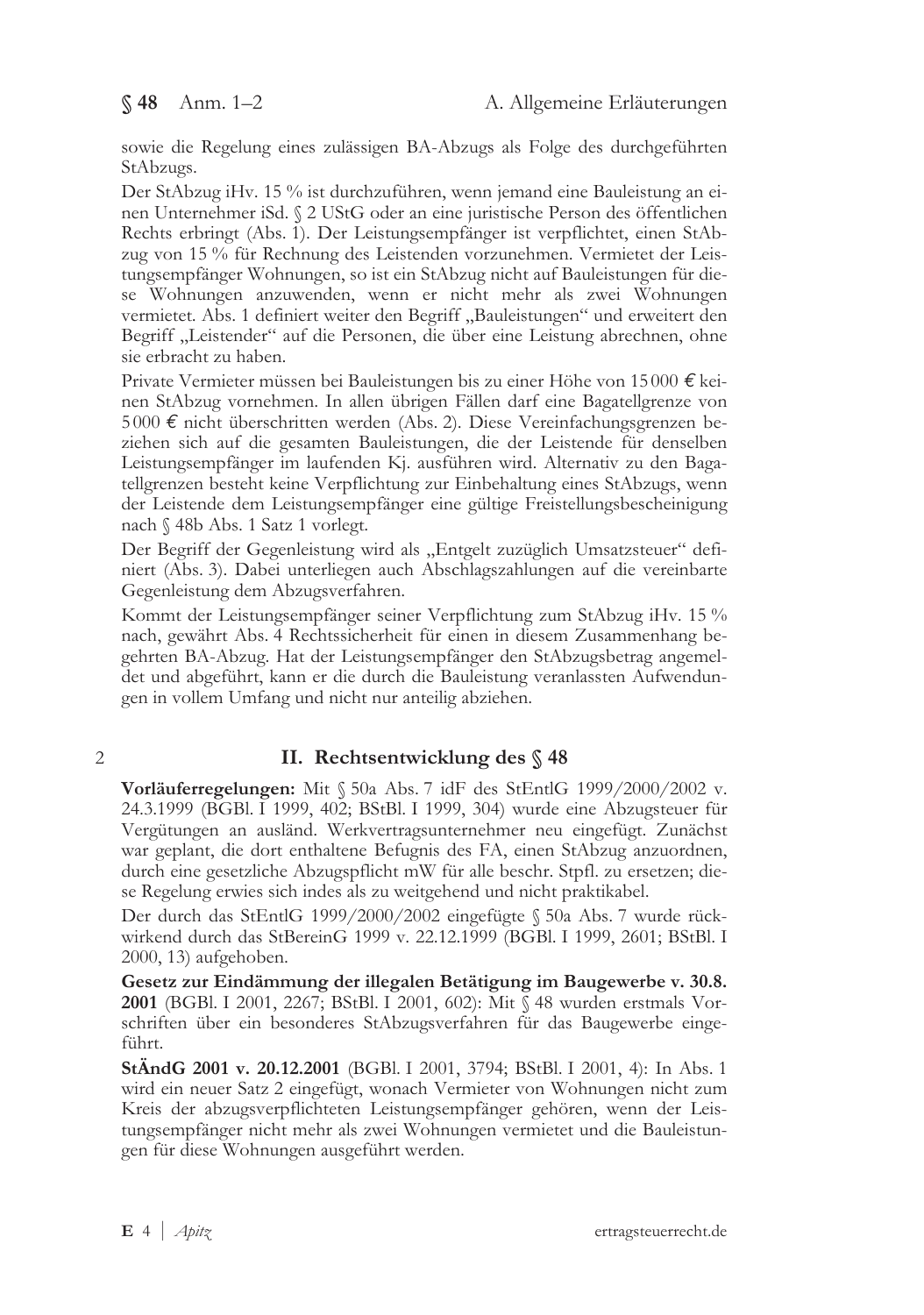3

JStG 2007 v. 13.12.2006 (BGBl. I 2006, 2878; BStBl. I 2007, 28): In Abs. 1 Satz 1 wurden die Wörter "vom Hundert" durch "Prozent" ersetzt.

Neufassung des EStG v. 8.10.2009 (BGBl. I 2009, 3366; BStBl. I 2009, 1346): Aufgrund des § 51 Abs. 4 Nr. 2 idF der Bek. v. 19.10.2002 (BGBl. I 2002, 4210; BStBl. I 2003, 179) wird der Wortlaut des EStG in der seit dem 1.9.2009 geltenden Fassung neu bekannt gemacht.

### III. Bedeutung und Verfassungsmäßigkeit des §48

#### 1. Bedeutung

Mit der Vorschrift wurde für das Baugewerbe ein besonderes StAbzugsverfahren eingeführt. Es kommt nicht darauf an, ob der Erbringer der Bauleistung im Inland oder im Ausland ansässig ist. Die Einbeziehung der im Inland ansässigen Leistenden ist zur Gleichbehandlung aller EU-Bürger notwendig (Diskriminierungsverbot). Außerdem wird damit einer Umgehung des StAbzugs durch Zwischenschaltung von Inländern vorgebeugt.

Der StAbzug bei Bauleistungen erhöht die Wettbewerbsgleichheit zwischen inund ausländ. Unternehmen der Baubranche. Er schließt Steuerlücken, die Werkvertragsunternehmer vor Inkrafttreten der Bestimmungen über die Bauabzugssteuer durch bewusstes Ausnutzen bestehender Erfassungs- und Besteuerungsdefizite für einen illegalen Wettbewerbsvorteil genutzt haben. Die gesetzlich vorgeschriebene Besteuerung und Erfassung der auf Baustellen tätigen Unternehmer und ArbN soll durch verstärkte Mitwirkungspflichten der Auftraggeber durchgesetzt werden. Zugleich wird die illegale Beschäftigung im Baugewerbe dadurch bekämpft (BTDrucks. 14/4658, 8 f.).

§ 48 verfolgt unterschiedliche Zwecke. Zum einen erwartet der Gesetzgeber vom StAbzug auf Bauleistungen höhere Steuereinnahmen für die Haushalte der Verfolgungsbehörden, die mindestens eine Kostendeckung des verursachten zusätzlichen Verwaltungsaufwands versprechen. Insoweit kommt der Vorschrift der Charakter einer Fiskalzwecknorm zu (vgl. TIPKE, Die Steuerrechtsordnung, 2. Aufl. 2000, 77 ff.).

Der Gedanke der Fiskalzwecknorm tritt aber uE gegenüber dem Charakter einer Lenkungsnorm (vgl. TIPKE, Die Steuerrechtsordnung, Bd. I, 2. Aufl. 2000, 73 ff.) zurück. Insbesondere der Einsatz von Werkvertragsunternehmen mit tatsächlichem oder fingiertem Auslandssitz sowie die Einschaltung unseriös operierender Subunternehmer oder Scheinunternehmen führen zu Wettbewerbsverzerrungen, der Verdrängung von seriösen Anbietern und damit zur Vernichtung sozialversicherungspflichtiger Arbeitsplätze (KLEINER, Inf. 2001, 705). Der Gesetzgeber entsprach mit der Einführung der  $\%$  48 ff. dem Sicherungsbedürfnis des Fiskus, einer Steuerhinterziehung entgegenzuwirken und eine Mindestbesteuerung des Gewinns des leistenden Unternehmers und der Arbeitslöhne sicherzustellen. Die Vorschrift hat damit regulativen/dirigistischen, aber auch wirtschafts- und sozialpolitischen Charakter.

Die Regelung schafft dabei nicht nur einen neuen StAbzugs- und Haftungstatbestand, sondern begründet einen völlig neuen Abgabentatbestand.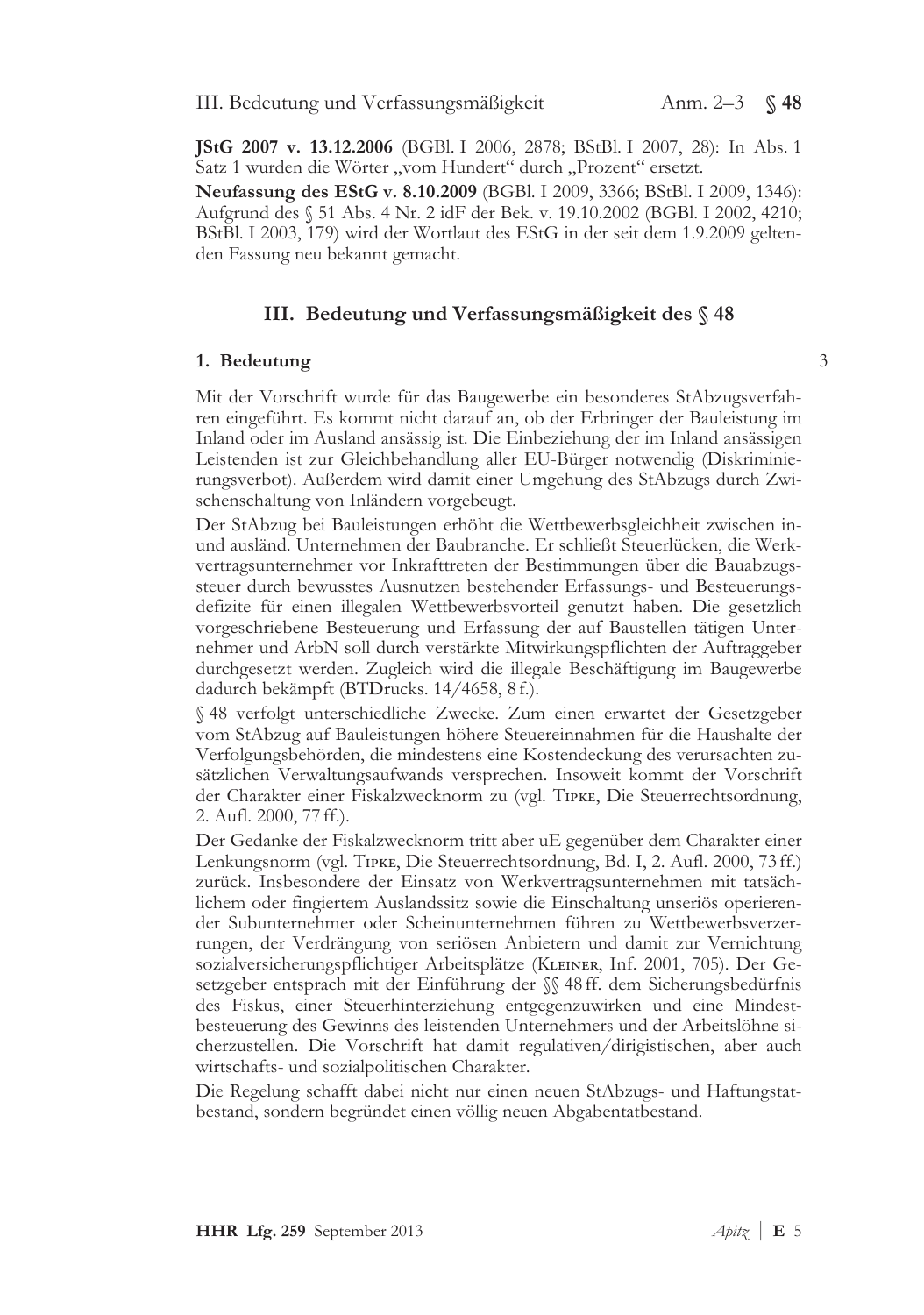§ 48 Anm. 4

# 4 2. Verfassungsmäßigkeit

Gemäß § 38 AO entsteht der StAnspruch, sobald der Tatbestand verwirklicht ist, an den das Gesetz die Leistungspflicht knüpft. In Deutschland nicht ansässige Personen unterliegen nur dann der deutschen ESt, wenn einer der in § 49 umschriebenen Tatbestände vorliegt. Ist dies nicht der Fall, tritt keine StPflicht ein. §§ 48 ff. sichern in vielen Fällen nicht nur einen bestehenden StAnspruch, sondern stellen einen neuen Abgabentatbestand insofern dar, als sie einen StAbzug auch dann anordnen, wenn die gesetzlichen Voraussetzungen für eine beschränkte StPflicht nicht vorliegen. Dies ist aber verfassungsrechtl. hinnehmbar, wenn regelmäßig ein Besteuerungsanspruch abgesichert wird und nur in Ausnahmefällen ein Erstattungsanspruch entsteht (BIRK/KULOSA, FR 1999, 433).

Kein Vollzugsdefizit: Die Vorschrift unterliegt keinem verfassungsrechtl. relevanten Vollzugsdefizit. Ein solches kann nur dann vorliegen, wenn erkennbar ist, dass die Erfüllung der sich aus  $\%$  48 ff. ergebenden Verpflichtungen in deutlich geringerem Umfang sichergestellt ist als die Beachtung anderer strechtl. Vorgaben. Der BFH verneint eine solche gravierende Missachtung (BFH v. 7.9. 2005 - VIII R 90/04, BStBl. II 2006, 61; v. 29.10.2008 - I B 160/08, BFH/NV 2009, 377).

Übermaßverbot Dem StAbzug kommt Sicherungscharakter zu. Er sichert die ESt bzw. KSt für den Gewinn des Leistenden sowie die Besteuerung des Arbeitslohns der bei der Bauleistung eingesetzten ArbN. Dabei wird nur die unterste denkbare StBelastung abgedeckt. Allein unter diesem Gesichtspunkt liegt kein Verstoß gegen das Übermaßverbot vor.

Zu bedenken bleibt aber, dass das Gesetz allen betroffenen Leistungsempfängern die Pflicht zum StAbzug auferlegt und gleichzeitig alle betroffenen Leistenden zur Vermeidung eines StAbzugs eine Freistellungsbescheinigung beantragen müssen. Damit werden sowohl die sich gesetzeskonform verhaltenden Stpfl. als auch die eigentlich zu treffenden gesetzeswidrig sich verhaltenden Stpfl. belastet. Die Anzahl der sich gesetzeskonform verhaltenden Stpfl. dürfte dabei weit höher sein. Die übermäßige Belastung der sich gesetzeskonform verhaltenden Stpfl. kann ein Verstoß gegen das Übermaßverbot nach sich ziehen – dies insbes. auch unter dem Gesichtspunkt, dass eine Bekämpfung der illegalen Beschäftigung eventuell auch durch die Inanspruchnahme der Personen bekämpft werden könnte, die eines Fehlverhaltens "verdächtig" sind.

Trotz dieser Bedenken liegt uE kein Verstoß gegen das Übermaßverbot vor, denn der Gesetzgeber hat durch die Möglichkeiten der Freistellungsbescheinigung (§ 48b) und der Anrechnung/Erstattung (§ 48c) hinreichend Möglichkeiten geschaffen, damit den betroffenen Personen zumindest keine finanziellen Nachteile entstehen. Der erhöhte Verwaltungsaufwand ist unter der Zwiespältigkeit, dem Sinn und Zweck des Gesetzes, nämlich der Bekämpfung der illegalen Beschäftigung im Baugewerbe, und der Verfassung sowie dem EU-Recht gerecht zu werden, noch vertretbar.

Zu einem Erstattungsanspruch kommt es aufgrund der Verfahrensvorschriften des StAbzugs bei Bauleistungen (Freistellungsbescheinigung, Anrechnungsverfahren, Erstattungsverfahren) nur in Ausnahmefällen. Jeder Leistende hat durch Erfüllung der Anzeigepflichten nach § 138 AO idR die Möglichkeit, eine Freistellung nach § 48b zu erreichen bzw. kann nach § 48c die Anrechnung oder Erstattung beantragen. Mit Hilfe der Freistellung nach § 48b wird ein Großteil der Leistenden vom StAbzug befreit. Lediglich für den Fall der Gefährdung des StAnspruchs oder bei Verstoß gegen §§ 90, 138 AO wird die Befreiung versagt.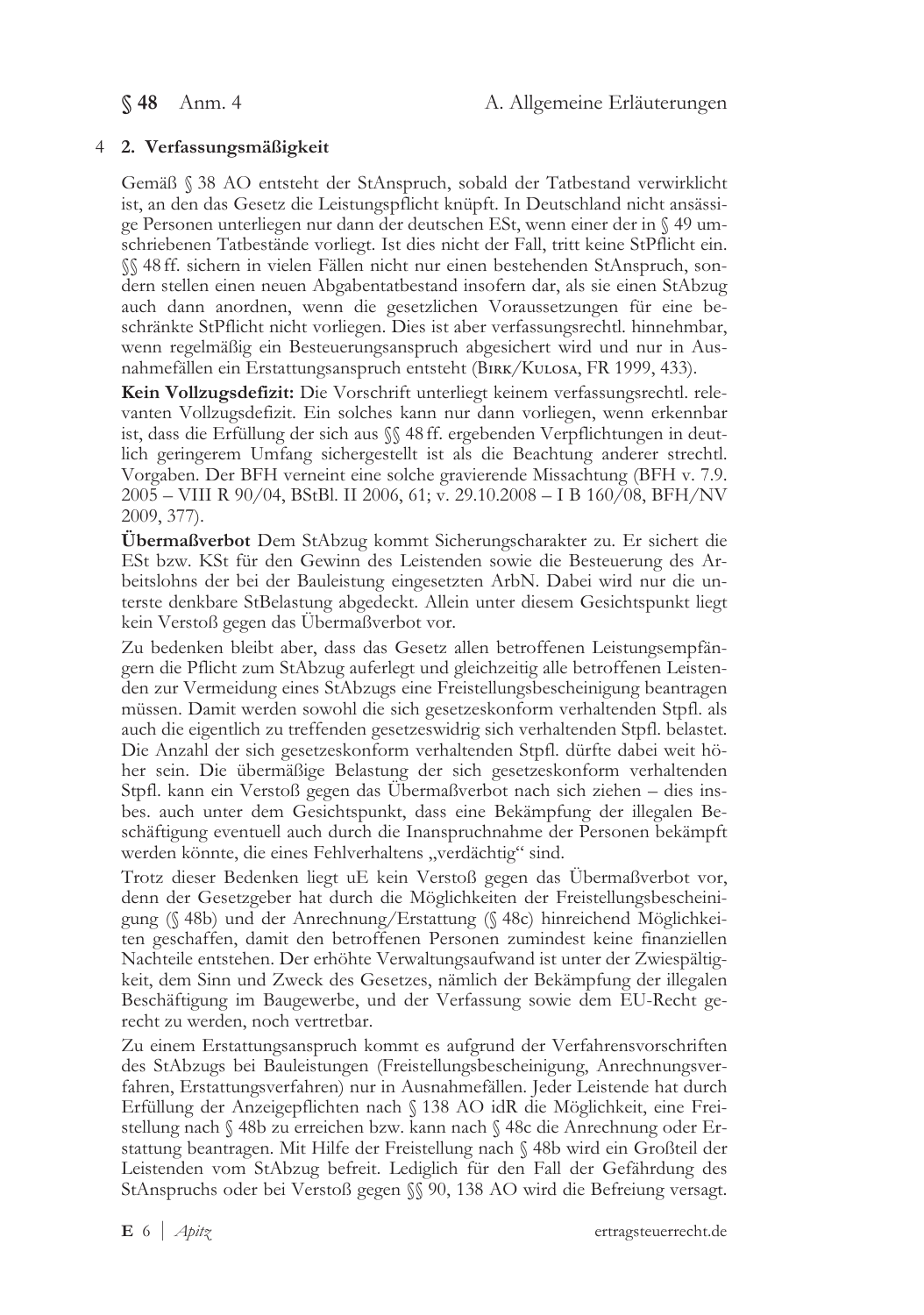### IV. Geltungsbereich

Insoweit greift in diesen Ausnahmefällen der Sicherungsgedanke des Gesetzes, der verfassungsrechtl. nicht zu beanstanden ist.

Keine Diskriminierung: Da es nicht darauf ankommt, ob der Erbringer der Bauleistung im Inland oder Ausland ansässig ist, liegt weder ein Verstoß gegen Art. 3 GG noch gegen die Gleichbehandlung aller EU-Bürger (Diskriminierungsverbot) vor; zur Vereinbarkeit mit EU-Recht s. im Weiteren Anm. 8.

### IV. Geltungsbereich des  $\S$  48

#### 1. Sachlicher und persönlicher Geltungsbereich

Voraussetzung für die Anwendung des StAbzugs bei Bauleistungen ist nach Abs. 1 Satz 1 ua., dass Bauleistungen iSd. Abs. 1 Satz 3

- von jemandem (Leistender)
- an einen Unternehmer iSd. § 2 UStG oder an eine juristische Person des öffentlichen Rechts (Leistungsempfänger)
- im Inland erbracht werden.

Unternehmer iSd. § 2 UStG können sein:

- natürliche Personen,
- Personenzusammenschlüsse (zB KG, OHG, GbR, Partnerschaftsgesellschaften, nicht rechtsfähige Vereine, Erbengemeinschaften),
- juristische Personen des privaten Rechts (zB GmbH, AG, KGaA, e.V.),
- juristische Personen des öffentlichen Rechts (zB Bund, Länder, Gemeinde).

Juristische Person des öffentlichen Rechts: Siehe Anm. 10 aE.

#### 2. Anwendung des § 48 auf Auslandsbeziehungen

Regelungen in anderen Staaten: Ein Vergleich auf europäischer Ebene zeigt, dass auch andere Staaten eine StAbzugsregelung für verschiedene Bereiche kennen. Großbritannien und Belgien haben eine StAbzugsregelung für Werkvertragsleistungen; Österreich hat eine Ermächtigung für den BMF geschaffen, eine StAbzugsregelung zu erlassen. In den Niederlanden bestehen Haftungsvorschriften zur Sicherstellung der ESt- und Sozialversicherungseinnahmen und teilweise der USt-Einnahmen. Frankreich und Polen haben eine StAbzugsregelung für Dienstleistungen.

Europarechtliche Beurteilung: Gegen Belgien hatte die Kommission ein Vertragsverletzungsverfahren eröffnet, das die belgischen Vorschriften zur Bekämpfung von Steuerhinterziehung im Baugewerbe betrifft (Verfahren Nr. 1997/4237, Kommissionsbeschluss v. 21.12.1997). Dieses Verfahren wurde durch EuGH v. 9.11.2006 (C-433/04, BFH/NV Beilage 4 2007, 137) abgeschlossen. Der EuGH kommt zu dem Ergebnis, dass ein Mitgliedstaat (im Urteilsfall: Belgien), der Auftraggeber und Unternehmer, die nicht bei den Behörden dieses Mitgliedstaats registrierte Vertragspartner beauftragen, verpflichtet, von dem für die geleisteten Arbeiten zu zahlenden Betrag 15 % abzuziehen, und ihnen eine gesamtschuldnerische Haftung für Abgabenschulden dieser Vertragspartner auferlegt, gegen seine Verpflichtungen aus der Dienstleistungsfreiheit (nunmehr Art. 56 und 57 AEUV) verstößt. Der EuGH weist im vorstehenden

5

6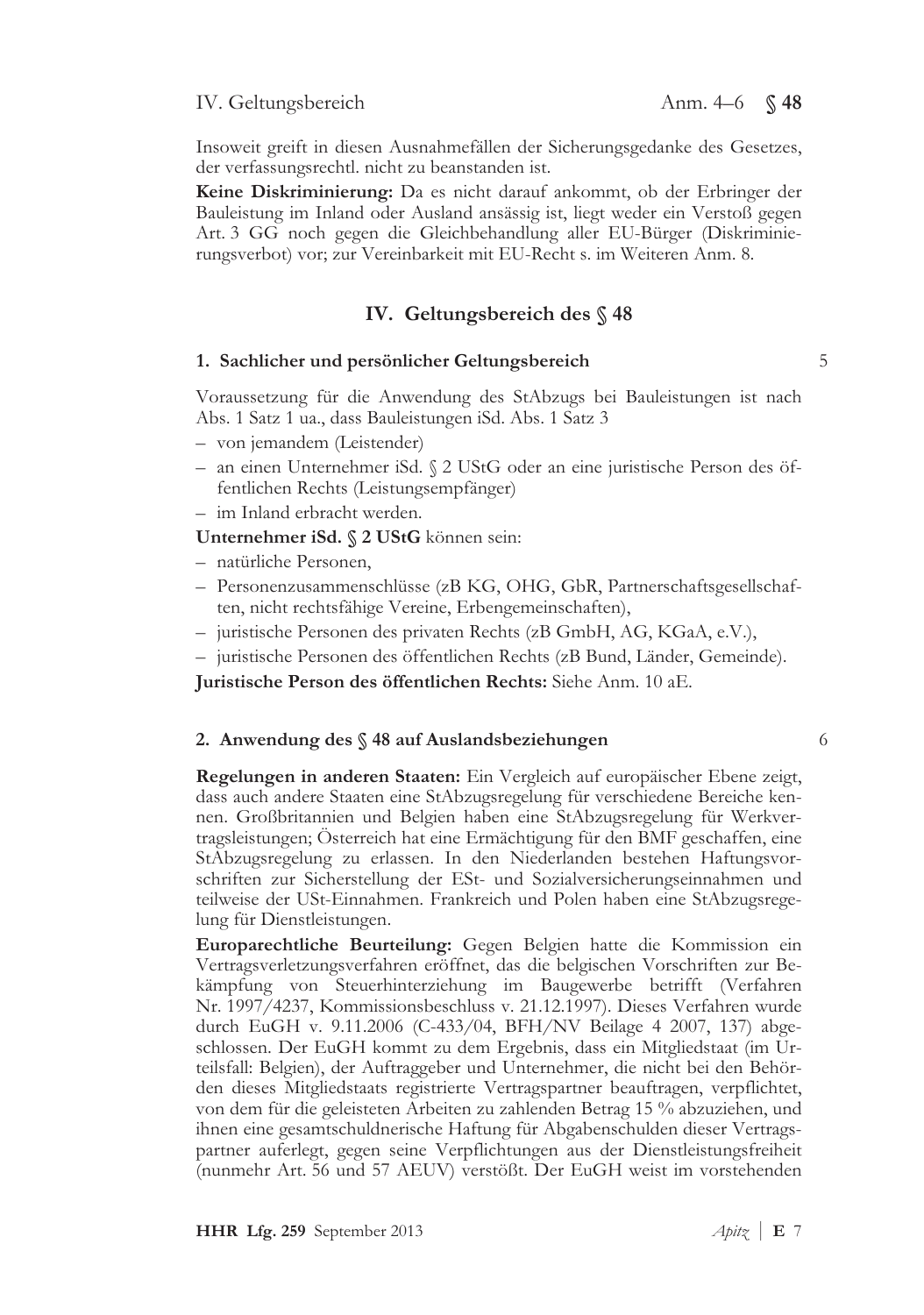Urt. zwar darauf hin, dass die allgemeine und präventive Anwendung der Abzugspflicht auf alle Dienstleister, die weder in Belgien ansässig noch dort registriert sind, obwohl ein Teil von ihnen grds. nicht steuer- oder anderweit abgabenpflichtig ist, nicht allein damit gerechtfertigt werden kann, dass die Bekämpfung der Steuerhinterziehung erforderlich ist. Der EuGH führt auch weiter aus, in Bezug auf die Abzugspflicht hätte ein Mittel ausgereicht, das weniger einschneidend gewesen wäre, als den Dienstleistern die Möglichkeit zu nehmen, über einen erheblichen Teil ihrer Einkünfte sofort zu verfügen. Dies könnte in der Einführung eines Systems bestehen, das auf dem Austausch von Informationen zwischen den Auftraggebern und den Unternehmern, den Dienstleistern und den belgischen Finanzbehörden beruht und zB den Auftraggebern und Unternehmern ermöglicht, sich über etwaige Steuerschulden ihrer Vertragspartner zu informieren, oder eine Informationspflicht gegenüber den belgischen Finanzbehörden über jeden mit nicht registrierten Vertragspartnern geschlossenen Vertrag oder jede an sie geleistete Zahlung einführt.

Gleichwohl erscheint es derzeit eher wahrscheinlich, dass der EuGH die in Deutschland bestehenden gesetzlichen Regelungen - zunächst Abzug der "Quellensteuer", sodann die Möglichkeit der anschließenden Erstattung oder von vornherein Verzicht auf den StAbzug bei Beantragung einer Freistellungsbescheinigung – auch weiterhin als effizient und im Endeffekt jedenfalls dann als noch verhältnismäßig ansieht, wenn der StAbzug auf Nettobasis unter Berücksichtigung derjenigen dem Vergütungsschuldner mitgeteilten Aufwendungen erfolgt, die mit der erbrachten Leistung wirtschaftlich unmittelbar zusammenhängen, und wenn darüber hinaus die nachträgliche Erstattungsmöglichkeit ebenso wie die vorherige Freistellungsmöglichkeit nicht von weiteren qualitativen und quantitativen Hürden abhängt (vgl. BFH v. 29.11.2007 – I B  $181/07$ , BStBl. II 2008, 195). Der BFH geht bei summarischer Prüfung von einer Unionsrechtsmäßigkeit der Bauabzugssteuer aus (BFH v. 29.10.2008 - I B 160/08, BFH/NV 2009, 377).

# V. Verhältnis des § 48 zu anderen Vorschriften

# 7 1. Verhältnis zu anderen Vorschriften des EStG

Verhältnis zu § 42d Abs. 6: Die Haftung für die LSt entliehener ArbN entfällt, wenn der StAbzug für Bauleistungen angemeldet und abgeführt wird.

Verhältnis zu § 48a: Der Leistungsempfänger hat bis zum 10. Tag nach Ablauf des Monats, in dem die Gegenleistung erbracht worden ist, beim für den Leistenden zuständigen FA eine Steueranmeldung nach amtlich vorgeschriebenem Vordruck abzugeben. Der Abzugsverpflichtete muss in jedem Fall des StAbzugs ermitteln, welches FA für den Leistenden (ggf. ausländ. Unternehmer) zuständig ist. Die Zahlung ist am 10. Tag nach Ablauf des Anmeldungszeitraums fällig.

Der Leistungsempfänger haftet für einen nicht oder zu niedrig abgeführten Abzugsbetrag. Beim Vorliegen einer unrechtmäßigen Freistellungsbescheinigung kommt eine Haftung nur in Betracht, wenn dem Leistungsempfänger bekannt war oder infolge grober Fahrlässigkeit nicht bekannt war, dass die Bescheinigung durch unlautere Mittel oder falsche Angaben erwirkt wurde. Zuständig für den Erl. eines Haftungsbescheids ist das FA des Leistenden.

Verhältnis zu § 48b: Dem leistenden Unternehmer ist auf Antrag durch das für ihn zuständige FA eine Bescheinigung nach amtlich vorgeschriebenem Vor-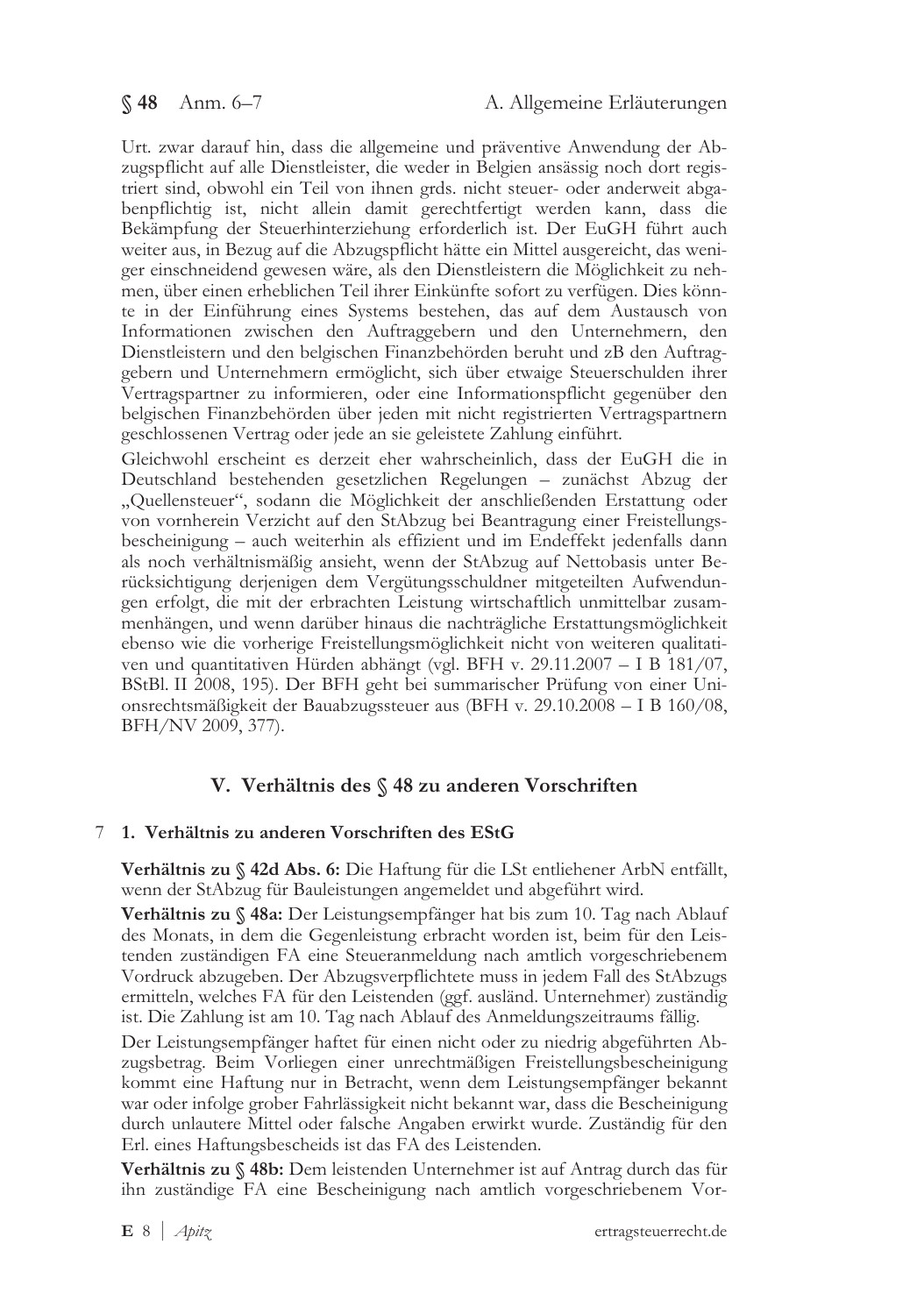### V. Verhältnis zu anderen Vorschriften

druck zu erteilen, die den Leistungsempfänger von der Pflicht zum StAbzug befreit, wenn der zu sichernde StAnspruch nicht gefährdet erscheint und ein inländ. Empfangsbevollmächtigter bestellt ist. Eine Freistellung kommt dann nicht in Betracht, wenn der leistende Unternehmer seine Anzeigepflicht nach § 138 AO nicht erfüllt, seiner Auskunfts- und Mitwirkungspflicht nach § 90 AO nicht nachkommt oder keinen Nachweis der stl. Ansässigkeit durch Bescheinigung der zuständigen ausländ. Steuerbehörde erbringt.

Verhältnis zu § 48c: Der Leistende kann die für seine Rechnung abgezogenen Steuern nacheinander auf einbehaltene und angemeldete LSt, auf ESt- bzw. KSt-Vorauszahlungen, die ESt bzw. KSt des betreffenden VZ und schließlich auf selbst anzumeldende und abzuführende Abzugsbeträge nach § 48 anrechnen. Ist eine Anrechnung nicht möglich, kann der Unternehmer die Erstattung des Abzugsbetrags beantragen.

Verhältnis zu § 48d: Der StAbzug ist ungeachtet etwaiger DBA-Regelungen vorzunehmen.

Verhältnis zu § 50a Abs. 7: Das FA des Vergütungsgläubigers kann anordnen, dass der Schuldner der Vergütung für Rechnung des beschr. stpfl. Gläubigers (Steuerschuldner) die ESt von beschr. stpfl. Einkünften, soweit diese nicht bereits dem StAbzug unterliegen, im Wege des StAbzugs einzubehalten und abzuführen hat, wenn dies zur Sicherung des StAnspruchs zweckmäßig ist. Der StAbzug beträgt 25 % der gesamten Einnahmen, wenn der beschr. stpfl. Gläubiger nicht glaubhaft macht, dass die voraussichtlich geschuldete Steuer niedriger ist. Die Anordnung des StAbzugs nach § 50a Abs. 7 unterbleibt, wenn ein StAbzug für Bauleistungen nach § 48 angemeldet und abgeführt wird.

Verhältnis zu § 50b: Nach dieser Regelung besteht für die FinVerw. ein gesondertes Prüfungsrecht für die ordnungsgemäße Durchführung eines StAbzugsverfahrens. Durch den Verweis in § 48a Abs. 4 gilt § 50b auch für den StAbzug bei Bauleistungen.

### 2. Verhältnis zu Vorschriften außerhalb des EStG

8

Verhältnis zu § 20a AO: Siehe § 48a Anm. 5.

Verhältnis zu § 233a AO: Der Unterschiedsbetrag zwischen der später festgesetzten ESt des Vergütungsgläubigers und dem anzurechnenden StAbzug ist zu verzinsen (§ 223a Abs. 1 und 3 AO). Ist mangels persönlicher StPflicht des Vergütungsgläubigers keine ESt festzusetzen (Erstattungsfall), gewährt § 233a AO seinem Wortlaut nach keine Verzinsung. Eine solche sollte jedoch im Billigkeitswege gewährt werden (entsprechend der Behandlung der Nichtveranlagungsfälle nach dem AEAO zu § 233a Nr. 60; BStBl. I 2008, 26).

Verhältnis zu § 634a BGB: Die Vorschrift verwendet den Begriff Bauwerk als Tatbestandsmerkmal. Bauwerk ist eine unbewegliche, durch Verwendung von Arbeit und Material iVm. dem Erdboden oder dem Erbbaurecht hergestellte Sache (BGH v. 16.9.1971 – VII ZR 5/70, BGHZ 57, 60).

Verhältnis zu § 211 SGB III und §§ 1, 2 BauBVO: Ein Betrieb des Baugewerbes ist ein Betrieb, der gewerblich überwiegend Bauleistungen auf dem Baumarkt erbringt. Bauleistungen sind alle Leistungen, die der Herstellung, Instandsetzung, Instandhaltung, Anderung oder Beseitigung von Bauwerken dienen. Betriebe, die überwiegend Bauvorrichtungen, Baumaschinen, Baugeräte oder sonstige Baubetriebsmittel ohne Personal Betrieben des Baugewerbes ge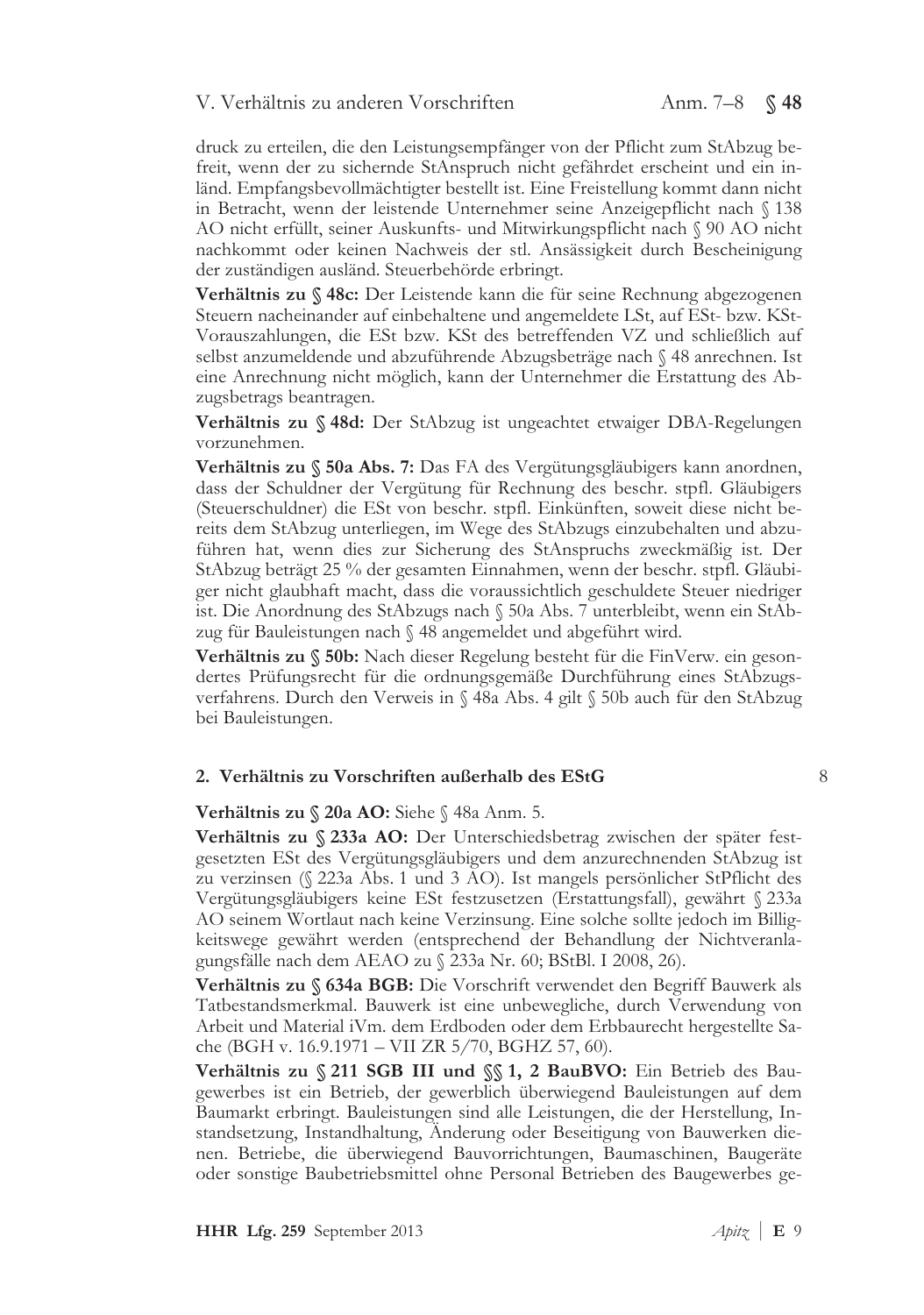werblich zur Verfügung stellen oder überwiegend Baustoffe oder Bauteile für den Markt herstellen, sowie Betriebe, die Betonentladegeräte gewerblich zur Verfügung stellen, sind nicht Betriebe iSd. § 211 Abs. 1 Satz 1 SGB III.

Verhältnis zu EU-Vorschriften: Die Steuerabzugsverpflichtung verstößt nicht gegen geltendes EU-Recht, insbes. nicht gegen Art. 56 AEUV, denn der StAbzug ist sowohl für inländ. als auch ausländ. Leistende vorzunehmen (s. Anm. 6); zT aA HEY, EWS 2002, 153. Damit kommt es – im Gegensatz zu  $\sqrt{50a}$  Abs. 7 aF - nicht mehr zu einer Beschränkung der Dienstleistungsfreiheit. Problematisch erscheinen noch die Fälle, in denen keine persönliche StPflicht besteht, in denen eine StBefreiung nach dem jeweiligen DBA gilt oder in denen die letztlich geschuldete Steuer niedriger als der StAbzug ist. Zu einer Besteuerung muss es allerdings in diesen Fällen nicht kommen, weil die Möglichkeit zur Beantragung einer Freistellungsbescheinigung besteht. Ausländischen Bauunternehmern ist es möglich, durch Vorlage von Bescheinigungen ihrer Heimat-FÄ zur Erlangung einer Freistellungsbescheinigung glaubhaft zu machen, dass sie sich nicht der deutschen Steuer entziehen werden. Insoweit kommt es nicht zu einer ungerechtfertigten Belastung des Leistenden. Der damit im Zusammenhang stehende hohe Aufwand für Verwaltung und Wirtschaft muss uE in Kauf genommen werden. Nach Auffassung des EuGH sind gesetzliche Regelungen gegen Missbräuche durch das Allgemeininteresse gerechtfertigt (vgl. Sass, DB 1997, 2250 [2251] unter Verweis auf EuGH v. 15.5.1997 - Futura Participations, C-250/95, FR 1997, 567).

> B. Erläuterungen zu Abs. 1: Steuerabzug bei Bauleistungen

# I. Voraussetzungen und Rechtsfolgen des Steuerabzugs bei Bauleistungen

# 1. Tatbestandsmerkmale des Abs. 1 Satz 1

# 9 a) Erbringer einer Bauleistung im Inland (Leistender)

Leistender: Das Gesetz bezeichnet den Leistenden als "Jemand". Diese allgemeine Formulierung umfasst sämtliche natürlichen und juristischen Personen sowie sämtliche Personenvereinigungen. Es kommt nicht darauf an, ob der Erbringer der Bauleistung im Inland oder im Ausland ansässig ist. Ebenso kommt es auf eine unbeschränkte oder beschränkte StPflicht nicht an. Dadurch wird dem Erfordernis der Gleichbehandlung aller EU-Bürger Rechnung getragen. Nach dem Wortlaut des Gesetzes ist nicht maßgebend, dass es sich bei dem Leistenden um einen Unternehmer (Gewerbetreibenden) handelt. Die Formulierung "Jemand" erfasst sowohl Privatpersonen als auch Unternehmer (Gewerbetreibende).

Der Begriff "Jemand" ist uE aber teleologisch zu reduzieren. Nach der Gesetzesbegründung soll das Gesetz zur Eindämmung illegaler Betätigung im Baugewerbe Missbräuchen im Bereich der Werkvertragsunternehmen bzw. allgemein Unternehmen entgegenwirken (BTDrucks. 14/4658, 8f.). Dies bedeutet, dass Leistender iS von "Jemand" ein Unternehmer iSd. § 2 UStG sein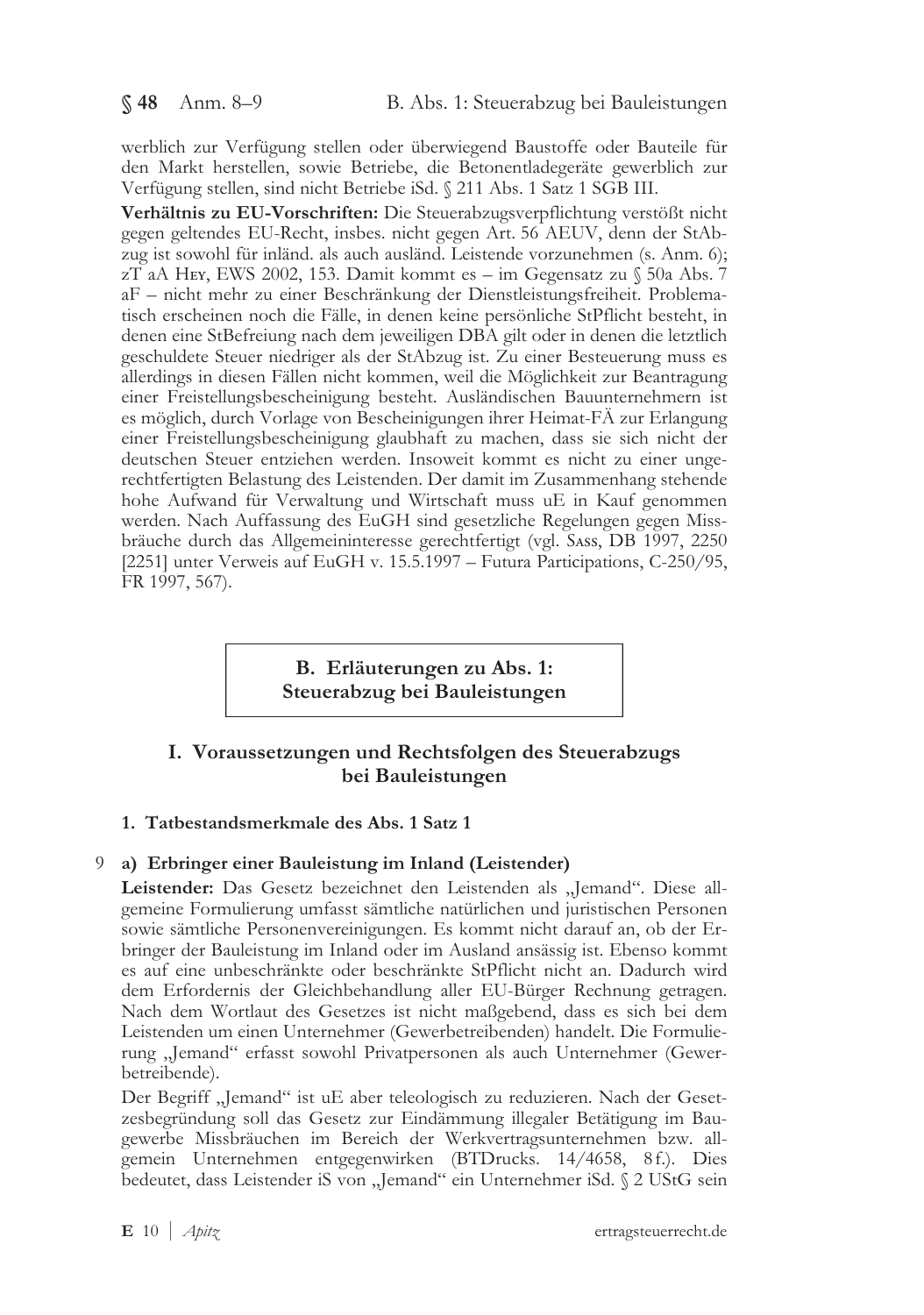### I. Voraussetzungen und Rechtsfolgen

muss (aA FUHRMANN, KÖSDI 2001, 13093). Dies kann auch ein selbständig tätiger "Schwarzarbeiter" sein.

Inland ist der Geltungsbereich des EStG. Zum Inland gehört auch der der Bundesrepublik Deutschland zustehende Anteil am Festlandsockel, soweit dort Naturschätze des Meeresgrunds und des Meeresuntergrunds erforscht und ausgebeutet werden oder dieser der Energieerzeugung unter Nutzung erneuerbarer Energien dient (vgl. § 1 Anm. 97 ff.).

Bauleistungen sind alle Leistungen, die der Herstellung, Instandsetzung, Instandhaltung, Änderung oder Beseitigung von Bauwerken dienen (Abs. 1 Satz 2; § 211 Abs. 1 Satz 2 SGB III; vgl. Anm. 14). Der Begriff der Bauleistung knüpft an die Definition der Bauleistung in § 211 Abs. 1 SGB III an. Mit umfasst sind jedoch nach dem klaren Gesetzeswortlaut auch die in § 2 BauBVO aufgeführten Arbeiten. In das Verfahren sind nur Empfänger von Bauleistungen einbezogen, die Unternehmer iSd. § 2 UStG oder eine juristische Person des öffentlichen Rechts sind.

#### b) Unternehmer iSd. § 2 UStG oder juristische Person des öffentlichen 10 Rechts als Leistungsempfänger

Unternehmer iSd. § 2 UStG: Leistungsempfänger und damit Verpflichteter zum StAbzug sind ua. Unternehmer iSd. § 2 UStG. Voraussetzungen für die Unternehmereigenschaft sind:

> Umsatzsteuerfähigkeit: UStfähig ist jedes selbständig tätige Wirtschaftsgebilde, das nachhaltig Leistungen gegen Entgelt erbringt (BFH v. 4.7.1956 – V 56/55 U, BStBl. III 1956, 275). Es kommt weder auf die Rechtsform noch auf die Rechtsfähigkeit der leistenden Person an.

Eine gewerbliche oder berufliche Tätigkeit iSd. § 2 UStG geht über den Begriff eines Gewerbebetriebs iSd. § 15 und des GewStG hinaus. Unter Tätigkeit iSd. § 2 Abs. 1 UStG ist jedes aktive und passive Verhalten Dritten gegenüber zu verstehen, soweit es auf ein wirtschaftliches Ergebnis gerichtet ist, zB auch das Vermieten eines Grundstücks. Die gewerbliche oder berufliche Tätigkeit erfordert eine nachhaltige Ausübung der Tätigkeit und die Erzielung von Einnahmen (nicht Gewinn).

Eine selbständige Tätigkeit zur Verwirklichung des Unternehmerbegriffs iSd. § 2 UStG liegt vor, wenn sie auf eigene Rechnung und eigene Verantwortung ausgeübt wird. Anhaltspunkte für eine Selbständigkeit sind (vgl. WALKENHORST in LIPPROSS,  $\S 2$  UStG Rn. 25):

- Unternehmerrisiko,
- unverhältnismäßige Höhe einer Erfolgsbeteiligung,
- Beschäftigung von Arbeitskräften,
- Unterhaltung eines Büros auf eigene Kosten,
- Unternehmerinitiative.

Entscheidend ist das Gesamtbild der Verhältnisse.

Das Gesetz spricht lediglich von einem Unternehmer iSd. § 2 UStG, ohne weitere Einschränkungen vorzunehmen. Damit erfüllen auch Kleinunternehmer, pauschalversteuernde Land- und Forstwirte und Unternehmer, die ausschließlich stfreie Umsätze ausführen, diese Voraussetzung. "Private" Vermieter, die lediglich Einkünfte aus VuV erzielen und stfreie Umsätze nach § 4 Nr. 12 UStG tätigen, können zur Vornahme des StAbzugs verpflichtet sein. Der StAbzug ist nach dem reinen Gesetzeswortlaut unabhängig davon vorzunehmen, ob die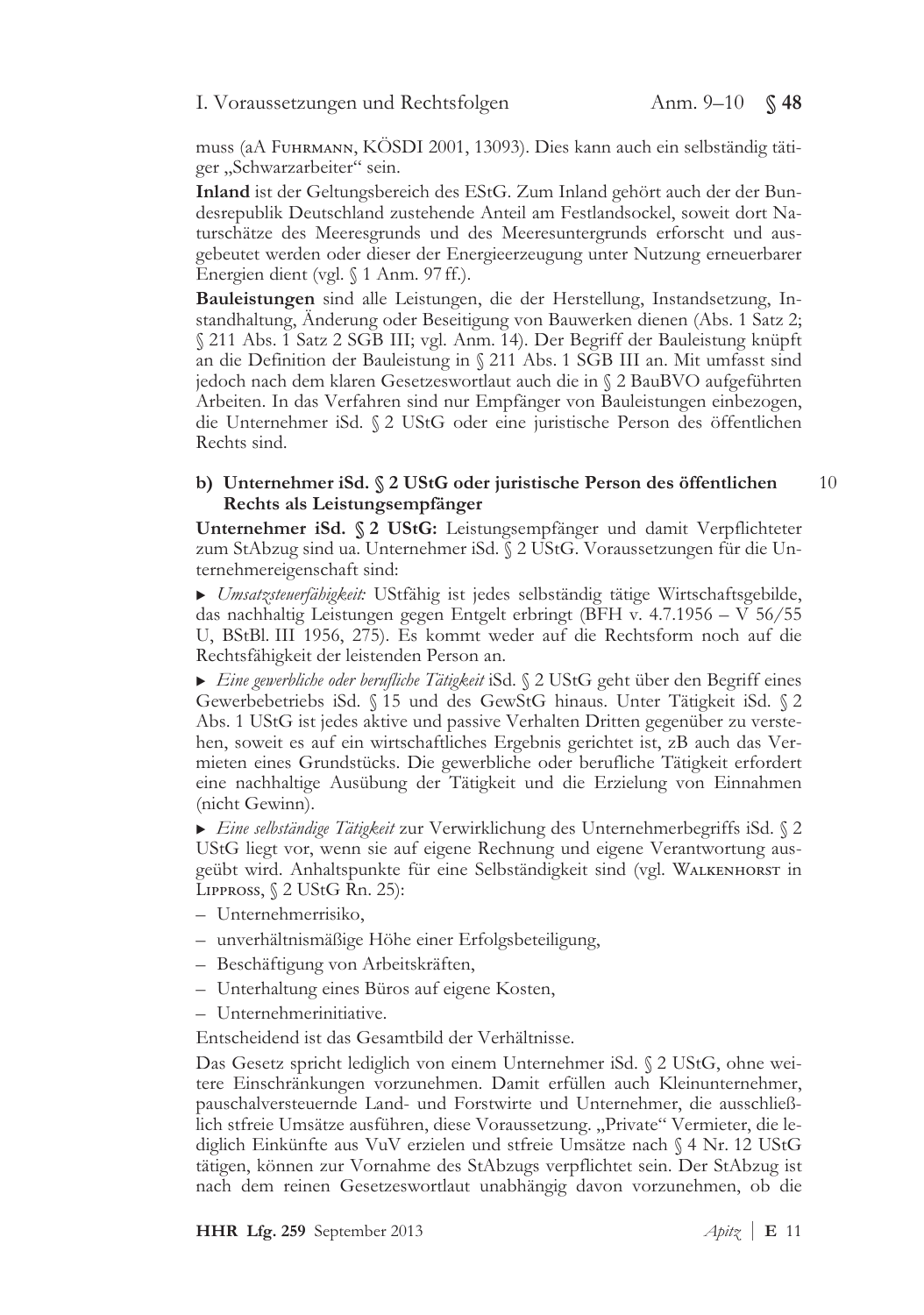Leistung für den unternehmerischen bzw. betrieblichen oder den privaten Bereich erfolgt. Nach Auffassung der FinVerw. betrifft die Abzugsverpflichtung aber nur den unternehmerischen Bereich des Auftraggebers. Wird eine Bauleistung ausschließlich für den nichtunternehmerischen Bereich eines Unternehmers erbracht, findet nach Verwaltungsweisung der StAbzug nicht statt (vgl. BMF v. 27.12.2002, BStBl. I 2002, 1399 - Tz. 15).

• Objektive Feststellungslast: Die Unternehmereigenschaft ist ein steuerbegründendes Tatbestandsmerkmal. Ohne diese Eigenschaft ist ein StAbzug bei Bauleistungen nicht statthaft. Soweit es zu Streitigkeiten über dieses steuerbegründende Tatbestandsmerkmal kommt, trifft die FinVerw. die objektive Feststellungslast.

▶ Organschaft: Einen Sonderfall stellt eine ustl. Organschaft (§ 2 Abs. 2 Nr. 2 UStG) dar. Das Organ ist ustl. kein Unternehmer, da es nicht selbständig tätig ist. Erbringt das Organ gegenüber dem Organträger (OT) eine Bauleistung iSd. § 48 Abs. 1 Satz 2, so werden dem reinen Wortlaut nach die Voraussetzungen für einen StAbzug bei Bauleistungen iSd. § 48 Abs. 1 Satz 1 erfüllt. Der Leistende (Organ) muss lediglich ein "Jemand" sein. Dies wird erfüllt. Der OT als Leistungsempfänger erfüllt die Voraussetzungen eines Unternehmers iSd. § 2 UStG. Hier liegt ustl. ein sog. Innenumsatz vor, der estl. einen StAbzug nach sich ziehen würde. Dieses Ergebnis entspricht uE nicht dem Sinn und Zweck des Gesetzes. Nach Verwaltungsweisung besteht bei Innenumsätzen zwischen verschiedenen Organgesellschaften (OG) bzw. zwischen der OG und dem OT daher keine Abzugsverpflichtung (vgl. BMF v. 27.12.2002, BStBl. I 2002, 1399 -Tz. 21).

Bei Bauleistungen, die von Leistenden außerhalb des Organkreises an die OG erbracht werden, ist der OT Leistungsempfänger und abzugsverpflichtet. Ein Problem kann sich in diesen Fällen in der Praxis dadurch auftun, dass der OT in diesen Sachverhaltskonstellationen regelmäßig den verwirklichten Sachverhalt nicht kennt. Er bezahlt auch regelmäßig nicht selbst die Leistung, sondern lässt die OG die Kosten direkt tragen. Damit besteht die Gefahr, dass er entgegen seiner gesetzlichen Verpflichtung keinen StAbzug einbehält. OT und OG haben durch organisatorische Maßnahmen sicherzustellen, dass trotz dieser Probleme der StAbzug sichergestellt wird. Ansonsten besteht die Gefahr der Inhaftungnahme für einen nicht vorgenommenen StAbzug.

Juristische Person des öffentlichen Rechts: Leistungsempfänger und damit Verpflichteter zum StAbzug sind ua. juristische Personen des öffentlichen Rechts. Dies sind insbes. Gebietskörperschaften (Bund, Länder, Gemeinden, Gemeindeverbände, Zweckverbände), öffentlich-rechtl. Religionsgemeinschaften, Innungen, Handwerkskammern, Industrie- und Handelskammern und sonstige Gebilde, die aufgrund öffentlichen Rechts eigene Rechtspersönlichkeit besitzen. Dazu gehören neben Körperschaften auch Anstalten und Stiftungen des öffentlichen Rechts, zB Rundfunkanstalten des öffentlichen Rechts, Bundesbank, Landeszentralbank, öffentliche Sparkassen, Bundes- und Landesversicherungsanstalten. Ebenfalls dazu gehören Universitäten, Studentenwerke und Jagdgenossenschaften (vgl. UStAE Abschn. 2.11. Abs. 1). Juristische Personen des öffentlichen Rechts sind nach dem Wortlaut des § 48 unabhängig von ihrer Eigenschaft als Unternehmer zum StAbzug verpflichtet.

Vergütungen für Bauleistungen, die juristische Personen erbringen: Siehe BMF v. 27.12.2002, BStBl. I 2002, 1399 - Tz. 24.

Generalunternehmer/Subunternehmer: Als Leistungsempfänger gilt auch ein Generalunternehmer, der sich zur Erfüllung seiner Leistungspflicht Subunter-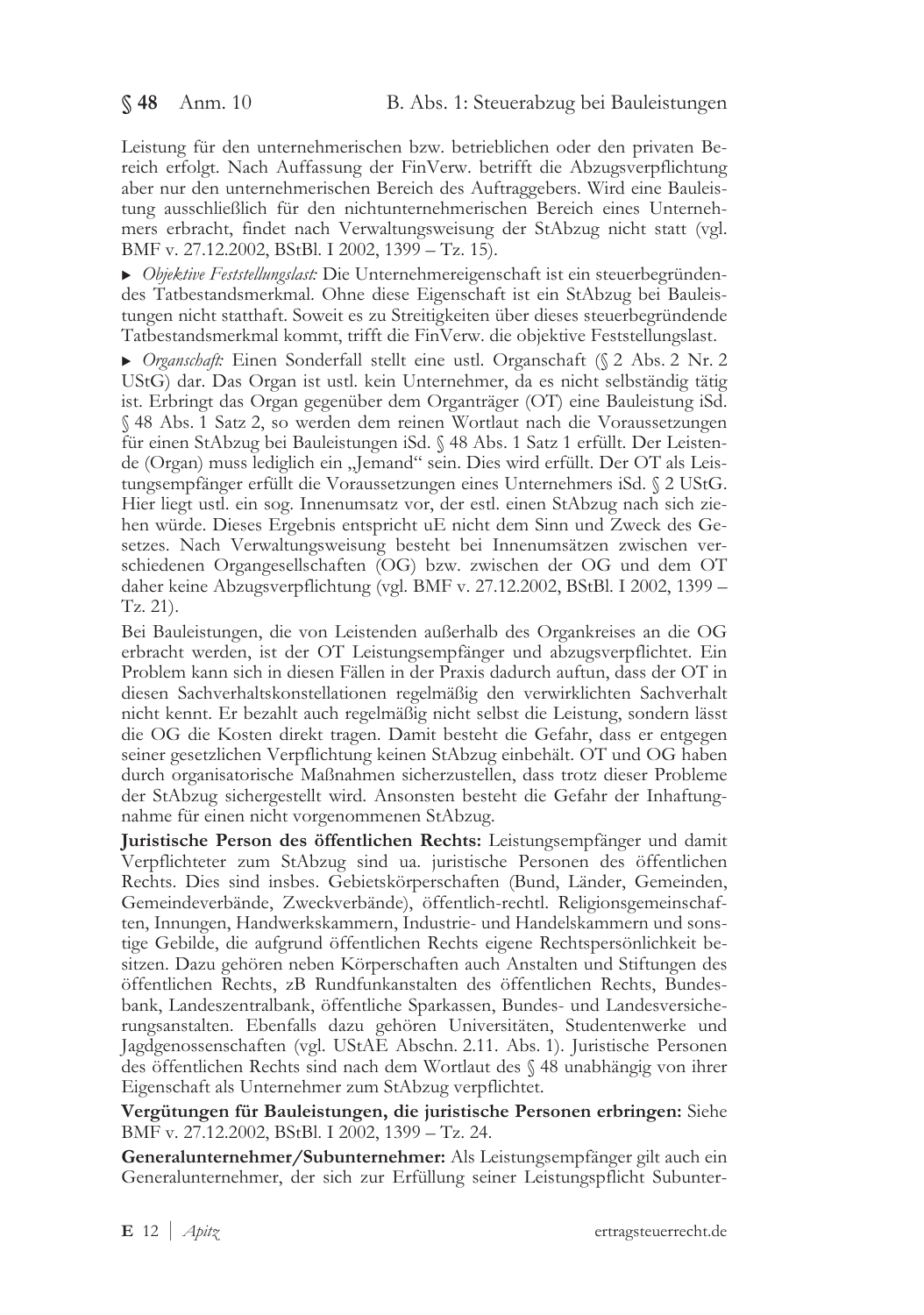# I. Voraussetzungen und Rechtsfolgen Anm. 10–12 § 48

nehmer bedient. Der Generalunternehmer gilt im Verhältnis zum Auftraggeber auch dann als Leistender, wenn er selbst keine Bauleistungen erbringt, sondern lediglich über solche Leistungen abrechnet. Im Verhältnis zu den Subunternehmern handelt es sich indessen bei dem Generalunternehmer um einen Leistungsempfänger, der als Unternehmer zum StAbzug verpflichtet ist.

Arbeitsgemeinschaft: Leistungsempfänger kann auch eine GbR (zB eine Arbeitsgemeinschaft) sein. Entrichtungsschuldner des StAbzugsbetrags ist die PersGes. In diesen Fällen sind die geschäftsführenden Gesellschafter (§ 713 BGB) zur Vornahme des StAbzugs verpflichtet.

Wohnungseigentümergemeinschaft: Ist eine Wohnungseigentümergemeinschaft ustl. Unternehmer, ist sie als Leistungsempfänger zum StAbzug verpflichtet. Es kommt dabei darauf an, ob die Bauleistung am Sondereigentum eines Miteigentümers oder am Gemeinschaftseigentum erbracht wird. Lediglich in den Fällen, in denen eine Bauleistung am Miteigentum sämtlicher Wohnungseigentümer erfolgt, ist Leistungsempfänger die Wohnungseigentümergemeinschaft, so dass der Verwalter in Vertretung der Wohnungseigentümergemeinschaft zum StAbzug verpflichtet ist (SCHMITT/SEITZ, Stbg 2001, 669; BMF v. 27.12.2002, BStBl. I 2002, 1399 – Tz. 20).

Nießbraucher: Siehe BMF v. 27.12.2002, BStBl. I 2002, 1399 – Tz. 15.

### 2. Rechtsfolge des Abs. 1 Satz 1

### a) Verpflichtung des Leistungsempfängers zum Steuerabzug für Rechnung des Leistenden

Soweit die Tatbestandsmerkmale für einen StAbzug bei Bauleistungen erfüllt sind, hat der Leistungsempfänger einen StAbzug iHv. 15 % der Gegenleistung für Rechnung des Leistenden vorzunehmen.

Einheitlichkeit der Leistung: Werden im Rahmen eines Vertragsverhältnisses mehrere Leistungen erbracht, bei denen es sich teilweise um Bauleistungen handelt, kommt es nach Weisung der FinVerw. darauf an, welche Leistung im Vordergrund steht, der vertraglichen Beziehung das Gepräge gibt. Eine Abzugsverpflichtung besteht dann, und zwar insgesamt, wenn die Bauleistung als Hauptleistung anzusehen ist. Die Nebenleistung teilt jeweils das Schicksal der Hauptleistung.

Gemischte Nutzung: Kann eine Maßnahme nicht eindeutig dem unternehmerischen oder dem nichtunternehmerischen Bereich zugeordnet werden, kommt es auf die überwiegende Nutzung an. Der überwiegende Zweck ist anhand des Wohn-/Nutzflächenverhältnisses oder anderer sachgerechter Maßstäbe festzustellen (Beispiele s. BMF v. 27.12.2002, BStBl. I 2002, 1399 – Tz. 16).

Gegenleistung ist das Entgelt zzgl. USt (Abs. 3; vgl. Anm. 20f.).

### b) Steuerabzug iHv. 15 % der Gegenleistung

Der StAbzug beträgt 15 % der Gegenleistung. Er sichert die ESt/KSt für den Gewinn des Leistenden sowie die Besteuerung des Arbeitslohns der bei der Bauleistung eingesetzten ArbN.

Solidaritätszuschlag: Der StAbzug betrifft lediglich 15 % der Gegenleistung. Ein Solidaritätszuschlag ist auf den StAbzug nicht zusätzlich zu erheben. Weder Abs. 1 noch das SolZG bieten hierfür eine Rechtsgrundlage.

 $11$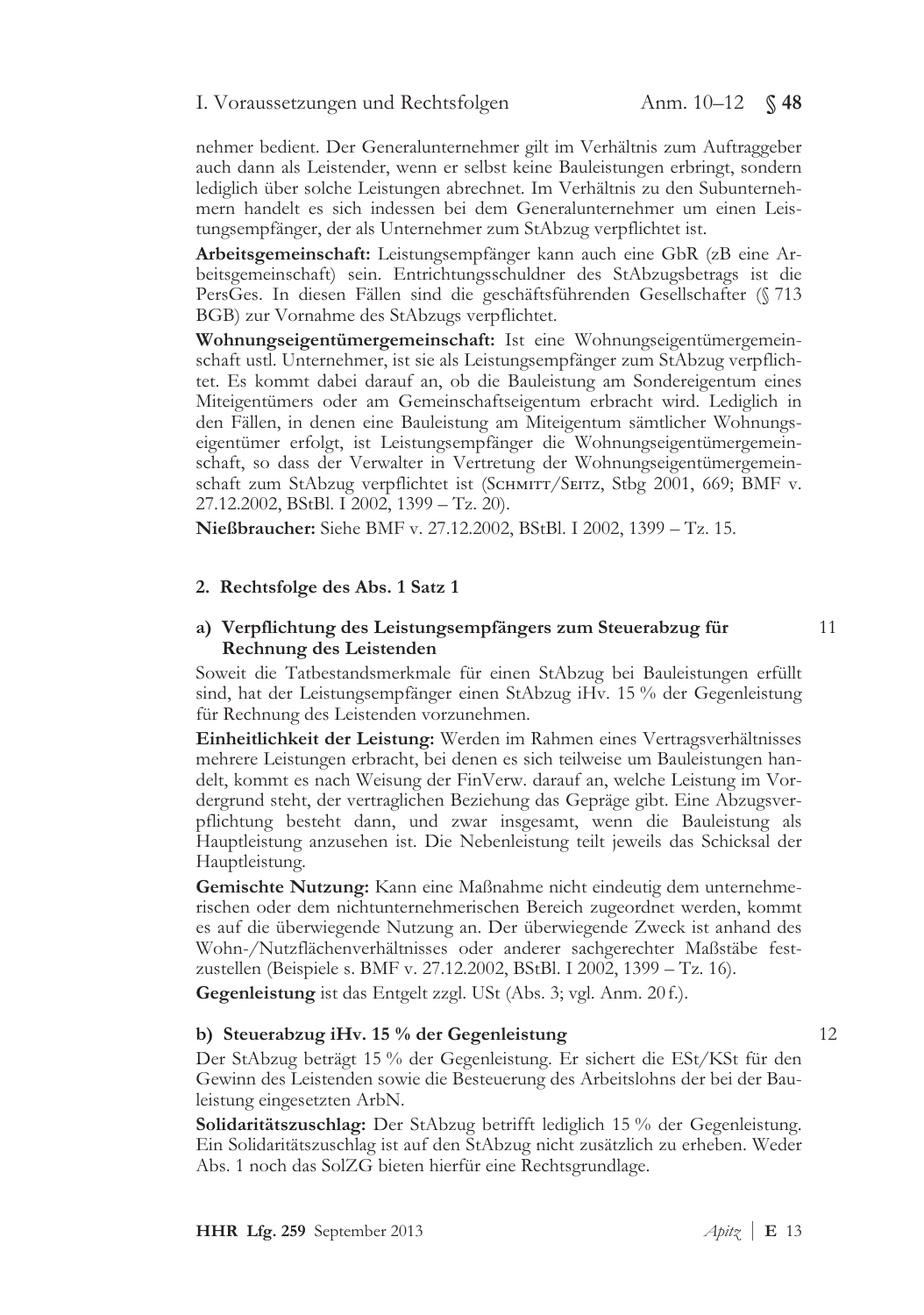$$48$  Anm. 12-13

Kirchensteuer: Der StAbzug betrifft lediglich 15 % der Gegenleistung. KiSt ist auf den StAbzug nicht zusätzlich zu erheben. Weder Abs. 1 noch die KiStG bieten hierfür eine Rechtsgrundlage.

Umsatzsteuer: Der StAbzug hat keine Auswirkungen auf die ustl. Behandlung. Zahlungen des Leistungsempfängers an Dritte gehören zum ustl. Entgelt. Deshalb ist bei der Ermittlung des ustl. Entgelts auch der vom Leistungsempfänger einzubehaltende und an das für den leistenden Unternehmer zuständige FA abzuführende Betrag für die USt zu berücksichtigen.

 $13$ 

# II. Vermietung von nicht mehr als zwei Wohnungen  $(Abs. 1 Satz 2)$

Abs. 1 Satz 2 bestimmt, dass ein StAbzug nach Abs. 1 Satz 1 für Bauleistungen nicht anfällt, wenn der Leistungsempfänger nicht mehr als zwei Wohnungen vermietet und die Bauleistungen für diese Wohnungen erbracht werden.

Betroffener Personenkreis: Der Leistungsempfänger darf nicht mehr als zwei Wohnungen vermieten, um vom StAbzug befreit zu sein. Das Gesetz regelt nicht näher, welche Vermieter gemeint sind. Damit sind nicht nur private Vermieter, die höchstens zwei Wohnungen vermieten und deshalb Unternehmer iSd. § 2 UStG sind, vom StAbzug befreit, sondern auch Gewerbetreibende erfasst, die ihrerseits ArbN beschäftigen und neben ihrer gewerblichen Tätigkeit auch noch ein oder zwei Wohnungen vermieten, wobei die Bauleistungen für diese Wohnungen vorgenommen werden müssen (SCHMITT/SEITZ, Stbg 2001, 669).

Bauleistungen: Siehe Anm. 14.

Begriff der Wohnung: Für den Begriff der Wohnung gelten die bewertungsrechtl. Abgrenzungsmerkmale, die nach der Rspr. des BFH, insbes. zur Abgeschlossenheit und zum eigenen Zugang, maßgebend sind (vgl. gleichlautende Erlasse der obersten Finanzbehörden der Länder v. 28.5.1997, BStBl. I 1997, 592; zur Mindestgröße (23 qm) BFH v. 2.4.1997 - X R 141/94, BStBl. II 1997, 611, sowie R B 181.1 Abs. 3 ErbStR). Auf die Art des Gebäudes, in dem sich die Wohnung befindet, kommt es nicht an; ebenso ist unerheblich, ob sich die Wohnungen im ertragstl. BV oder PV des Vermieters befinden. Garagen sind keine Wohnungen. Werden sie zusammen mit einer Wohnung vermietet, sind sie als Teil der Wohnung zu behandeln.

Objektbezogenheit: Die Bauleistungen müssen für die Wohnungen erbracht worden sein.

Vermietung: Die Wohnungen müssen entgeltlich überlassen sein. Dies ergibt sich aus dem Wort "vermietet". Überlassung aufgrund eines Nießbrauchs oder Wohnrechts oder eine unentgeltliche Uberlassung gehören nicht zu einer Vermietung. Bei leerstehenden Wohnungen, die vermietet waren, ist grds. vom Fortbestand der Vermietungsabsicht auszugehen, es sei denn der Stpfl. weist die Aufgabe der Vermietungsabsicht nach. Zur Einkunftserzielungsabsicht bei langjährigem Leerstand von Wohnungen s. BFH v. 11.12.2012 - IX R 14/12, BFH/ NV 2013, 467; v. 11.12.2012 - IX R 68/10, BStBl. II 2013, 367; v. 11.12.2012 -IX R 39-41/11, BFH/NV 2013, 540; v. 11.12.2012 – IX R 9/12, nv., juris; v. 11.12.2012 - IX R 19/11, BStBl. II 2013, 376. Im Fall der Neuerrichtung von Wohnungen kommt es auf die künftige Verwendungsabsicht an.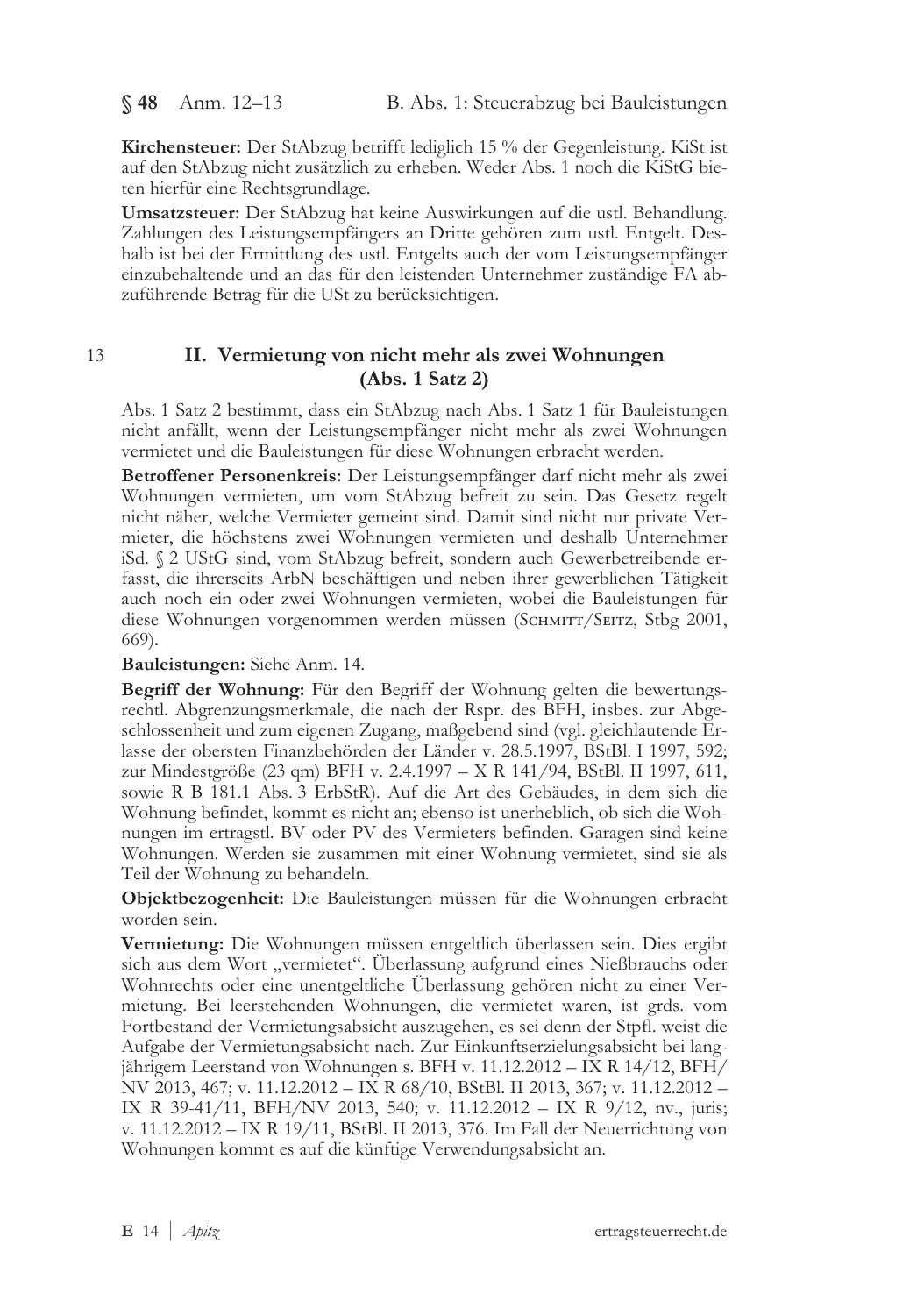III. Definitionen (Sätze 3 und 4)

Untervermietung: Bei der Untervermietung von Räumen kommt es darauf an, ob es sich insgesamt um eine Wohnung handelt (Mitbenutzung von Küche und Sanitäreinrichtungen). Bei der einzelnen Vermietung mehrerer Zimmer einer Wohnung (Studentenzimmer) handelt es sich numerisch um die Vermietung einer Wohnung.

Numerische Beschränkung: Satz 2 begrenzt den Verzicht auf einen StAbzug auf die Vermietung von nicht mehr als zwei Wohnungen. Die Zwei-Objekt-Grenze hat dabei die Wirkung einer Freigrenze. Bei der Prüfung der numerischen Grenze sind unentgeltlich überlassene Wohnungen und Wohnungen, die aufgrund eines Wohnrechts oder Nießbrauchs überlassen werden, nicht zu berücksichtigen, denn in diesen Fällen liegt keine Vermietung vor. Bereits die Vermietung von drei Wohnungen führt dazu, dass ein StAbzug für alle drei Wohnungen in Betracht kommen kann. Vermietete Wohnungen im Ausland sind bei der Anwendung der Zweiwohnungsregelung zu berücksichtigen. Werden neben der Vermietung von zwei Wohnungen weitere Nichtvermietungsumsätze getätigt, ist für die Bauleistungen in Bezug auf die vermieteten Wohnungen kein StAbzug vorzunehmen.

Grundstücksgemeinschaft: Die Zweiwohnungsregelung wird auf die jeweilige Grundstücksgemeinschaft angewendet, die ustl. als eigenständiger Unternehmer qualifiziert wird. Gemeinschaftern werden die einzelnen Beteiligungen nicht als Wohnungen zugerechnet (vgl. BMF v. 27.12.2002, BStBl. I 2002, 1399 – Tz. 60).

Ehegatten: Bei Ehegatten ist die Zweiwohnungsgrenze für jeden Ehegatten getrennt zu ermitteln. Eine Ehegatten-Eigentümergemeinschaft ist ein eigener Leistungsempfänger.

### III. Definitionen (Abs. 1 Sätze 3 und 4)

#### 1. Definition der Bauleistung (Abs. 1 Satz 3)

Abs. 1 Satz 3 enthält eine Legaldefinition des Begriffs "Bauleistungen". Bauleistungen sind danach alle Leistungen, die der Herstellung, Instandsetzung, Instandhaltung, Änderung oder Beseitigung von Bauwerken dienen. Damit wird an die Definition der Bauleistungen in § 211 Abs. 1 SGB III (BTDrucks. 14/4658, 10) angeknüpft. Mit umfasst sind jedoch nach dem klaren Gesetzeswortlaut auch die in § 2 der BauBVO aufgeführten Arbeiten. Die Definitionen in beiden Rechtsvorschriften sind identisch.

Planerische Leistungen, wie sie zB Statiker, Architekten oder Vermessungsingenieure erbringen, sind ebenfalls Bauleistungen an Bauwerken (§ 211 Abs. 1 SGB III iVm. §§ 1, 2 BauBVO, BStBl. I 2002, 1411). Nach Sinn und Zweck des Gesetzes soll aber lediglich die illegale Betätigung im Baugewerbe (Bauunternehmen, Werkvertragsunternehmen) getroffen werden (BTDrucks, 14/4658, 10). Planungsleistungen sind uE daher nicht in den StAbzug für Bauleistungen einzubeziehen. Abs. 1 Satz 3 ist entsprechend teleologisch zu reduzieren (so auch BMF v. 27.12.2002, BStBl. I 2002, 1399 - Tz. 7). Der BGH vertritt ebenfalls die Rechtsauffassung, dass Planungsleistungen von Architekten und Ingenieuren nicht als Leistungen in einem Betrieb des Baugewerbes anzusehen sind. Dasselbe gilt für deren Leistungen im Bereich der Bauaufsicht. Beide Berufsgruppen gehören nicht dem Baugewerbe an, beide sind nicht Teil der Zielgruppe, deren Steuerhinterziehungen die Gesetzesänderung (§ 48 ff.) veranlasst haben (vgl. BFH v. 7.7.2005 – VII ZR 430/02, BFH/NV 2005, Beil. 4, 396).

HHR Lfg. 259 September 2013

14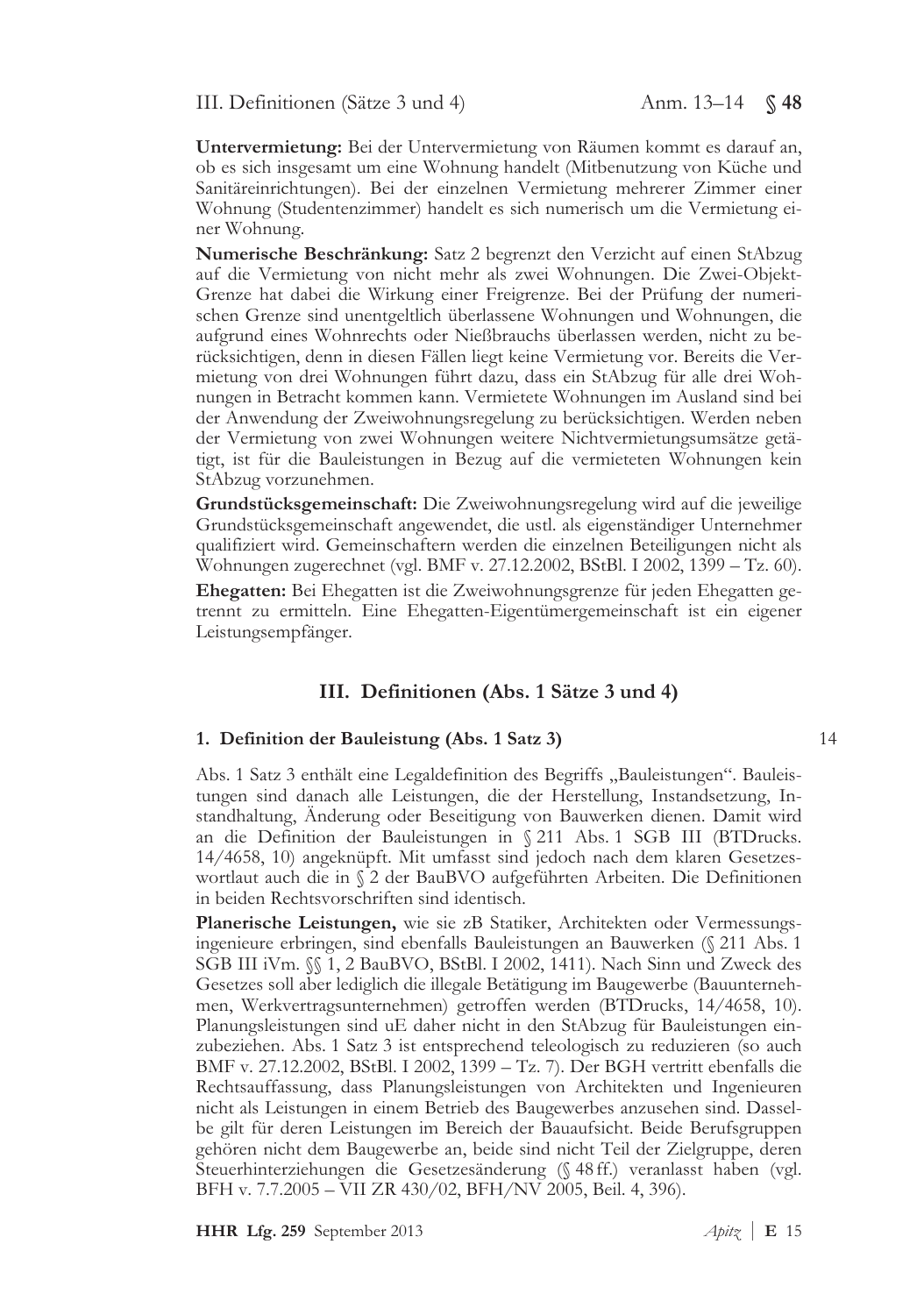§ 48 Anm. 14

Bauwerk: Die Bauleistungen, die einen StAbzug nach sich ziehen, sind an einem Bauwerk durchzuführen. Der BGH (v. 16.9.1971 - VII ZR 5/70, BGHZ 57, 60) definiert ein Bauwerk als eine unbewegliche, durch Verwendung von Arbeit und Material iVm. dem Erdboden oder dem Erbbaurecht hergestellte Sache. Eine ausschließlich kunstgerecht ausgeführte Veränderung des natürlichen Zustands des Grund und Bodens ist nicht als Bauwerk idS anzusehen (SPRAU in PALANDT, 67. Aufl. 2008, § 638 BGB Rn. 11). Damit unterliegen gestalterische Arbeiten an Park- und Grünanlagen sowie die schlichte Verlegung einer Drainageanlage in einem unbebauten Grundstück nicht dem StAbzug, da es sich nicht um Bauleistungen an einem Bauwerk handelt.

Nach dieser Definition gehören Fenster und Türen sowie Bodenbeläge und Heizungsanlagen zu einem Bauwerk, aber auch Einrichtungsgegenstände, wenn sie mit einem Gebäude fest verbunden sind, wie zB Ladeneinbauten, Schaufensteranlagen, Gaststätteneinrichtungen. Einbauküchen rechnen nicht zwingend zum Bauwerk. Eine Abgrenzung erfolgt unter dem Gesichtspunkt, welche Einbauten zum bestimmungsgemäßen Gebrauch des Bauwerks notwendig sind.

Die in der BauBVO aufgeführten Tätigkeiten sind nur dann dem StAbzug zu unterwerfen, wenn die entsprechenden Tätigkeiten im Zusammenhang mit einem Bauwerk durchgeführt werden. Dies setzt voraus, dass die jeweilige Leistung sich unmittelbar auf die Substanz des Bauwerks auswirkt und eine Substanzveränderung iS einer Substanzerweiterung, Substanzverbesserung oder Substanzbeseitigung bewirkt.

Vorbereitende Tätigkeiten: Bauleistungen liegen auch hinsichtlich der vorbereitenden Tätigkeiten für eine Baumaßnahme vor. Das Einrichten der Baustelle und das Anfahren von Baumaterialien durch den bauausführenden Unternehmer unterliegen daher dem StAbzug, da es sich insoweit um unselbständige Teile des erteilten Bauauftrags handelt. Keine Bauleistungen idS liegen vor, wenn der Auftraggeber im Rahmen eines objektiv selbständigen Kaufvertrags Baumaterialen bei einem Händler erwirbt und diese Materialen lediglich von einem Bauunternehmer verbaut oder eingebaut werden.

Erhaltungsaufwendungen: Zu den Bauleistungen gehören auch Erhaltungsaufwendungen, sofern im Zuge der Maßnahme Teile verändert, bearbeitet oder ausgetauscht werden. Reine Wartungsarbeiten an Bauwerken oder Teilen von Bauwerken ohne Einsatz von Materialien als Hauptleistung stellen dagegen keine Bauleistung dar. Das gilt insbes. hinsichtlich der sog. Schönheitsreparaturen, da sie im Regelfall nicht dem Erhalt des jeweiligen Bauwerks dienen.

Arbeitnehmerüberlassung stellt keine Bauleistung dar. Das gilt selbst dann, wenn die überlassenen ArbN für den Entleiher Bauleistungen erbringen. Auch Materiallieferungen zB durch Baustoffhändler oder Baumärkte sind nicht als Bauleistungen einzustufen.

Vorgefertigte Teile: Hiervon abzugrenzen ist allerdings die Lieferung von komplett vorgefertigten Teilen (zB Fertiggarage). Auch die Bereitstellung von speziell hergestellten Bauteilen, die vor Ort zu einem Fertighaus oder ähnlichem zusammengebaut werden, stellt keine Materiallieferung, sondern eine Bauleistung dar (SCHMITT/SEITZ, Stbg 2001, 669).

Reinigungsleistungen: Die bloße Reinigung von Räumlichkeiten oder Flächen, zB Fenstern, stellt keine Bauleistung dar, es sei denn, es handelt sich um eine Nebenleistung zu weiteren als Bauleistung zu qualifizierenden Tätigkeiten. Eine Bauleistung stellt dagegen ein Reinigungsvorgang dar, bei dem die zu reinigende Oberfläche verändert wird. Die zum StAbzug führende Fassadenrei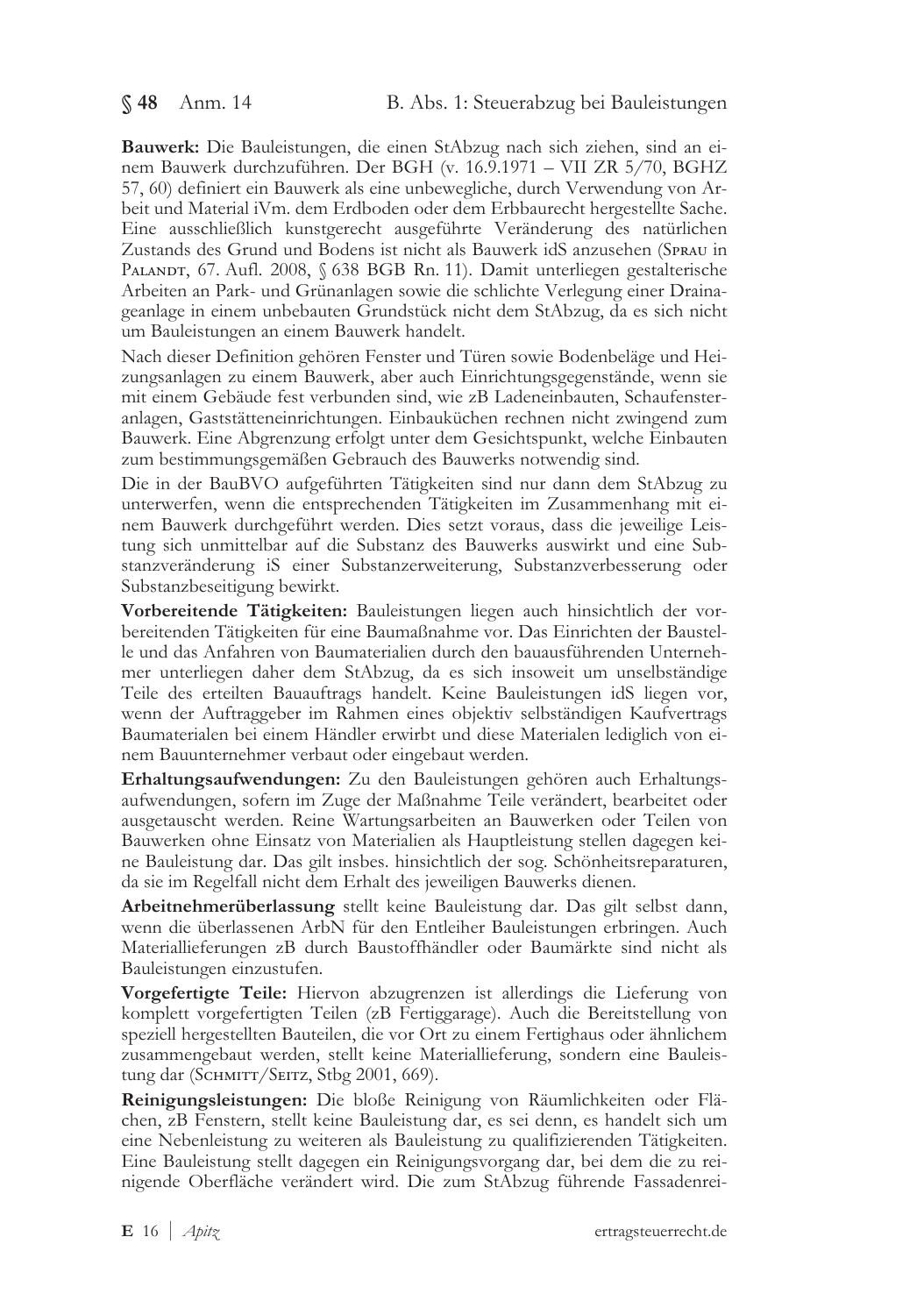nigung (§ 2 Nr. 3 BauBVO) liegt zB bei Vornahme einer Behandlung vor, bei der die Oberfläche abgeschliffen oder abgestrahlt wird.

Landschafts- und Gartenbau: Zweifel sind bei den Leistungen des Landschafts- und Gartenbaus angesagt. Hier ist wohl davon auszugehen, dass deren Leistungen nur dann dem StAbzug unterliegen, wenn die entsprechenden Tätigkeiten ausdrückl. in der BauBVO aufgeführt sind und in einem unmittelbaren Zusammenhang mit einem Bauwerk stehen.

Einordnung des Vertragsverhältnisses: Siehe zunächst Anm. 11 "Einheitlichkeit der Leistung". Unerheblich ist die zivilrechtl. Einordnung des Vertragsverhältnisses. Die Abzugsverpflichtung ist nicht auf Werkverträge beschränkt, sondern greift auch in Fällen, in denen die Bauleistung im Rahmen eines Werklieferungsvertrags (§ 651 BGB) oder eines Kaufvertrags (§ 433 BGB) erbracht wird. Die zivilrechtl. Einstufung des der Leistung zugrunde liegenden Vertragsverhältnisses ist grds. unerheblich.

### 2. Erweiterung der Definition des Leistenden (Abs. 1 Satz 4)

15

Abs. 1 Satz 4 erweitert die Definition des Leistenden um eine Fiktion. Als Leistender gilt auch derjenige, der über eine Leistung abrechnet, ohne sie erbracht zu haben. Als Leistende werden durch diese Fiktion auch Domizilgesellschaften und Briefkastenfirmen erfasst.

Generalunternehmer: Siehe Anm. 10 "Generalunternehmer/Subunternehmer".

Bauträger: Für die Einordnung des Erwerbs vom Bauträger kommt es darauf an, ob der Auftraggeber als Bauherr oder als Erwerber anzusehen ist (vgl. BMF v. 31.8.1990, BStBl. I 1990, 366, unter I.1). Bauträger fallen unter Abs. 1 Satz 4, soweit der Erwerber Bauherr ist. Beim StAbzug ist zu beachten, dass in dem Entgelt, das der Erwerber zahlt, ein Anteil auf Grund und Boden und bei Sanierungsobjekten auf die zu sanierende Altbausubstanz entfällt. Insoweit entfällt der StAbzug.

Scheingeschäfte: Die Fiktion des Abs. 1 Satz 4 erklärt denjenigen zum Leistenden, der über eine Leistung abrechnet, ohne sie erbracht zu haben. Im Sinne des Gesetzeswortlauts ist damit auch derjenige Leistender, der über eine Bauleistung abrechnet, ohne überhaupt eine Bauleistung erbracht zu haben (Scheingeschäfte/Luftgeschäfte).

> C. Erläuterungen zu Abs. 2: Verzicht auf Steuerabzug

# I. Vorlage einer Freistellungsbescheinigung (Abs. 2 Satz 1 Halbs. 1)

16

Freistellungsbescheinigung nach § 48b Abs. 1 Satz 1: Abs. 2 Satz 1 Halbs. 1 bestimmt, dass ein StAbzug für Bauleistungen nicht vorzunehmen ist, wenn der Leistende dem Leistungsempfänger eine im Zeitpunkt der Gegenleistung gültige Freistellungsbescheinigung nach § 48b Abs. 1 Satz 1 vorlegt.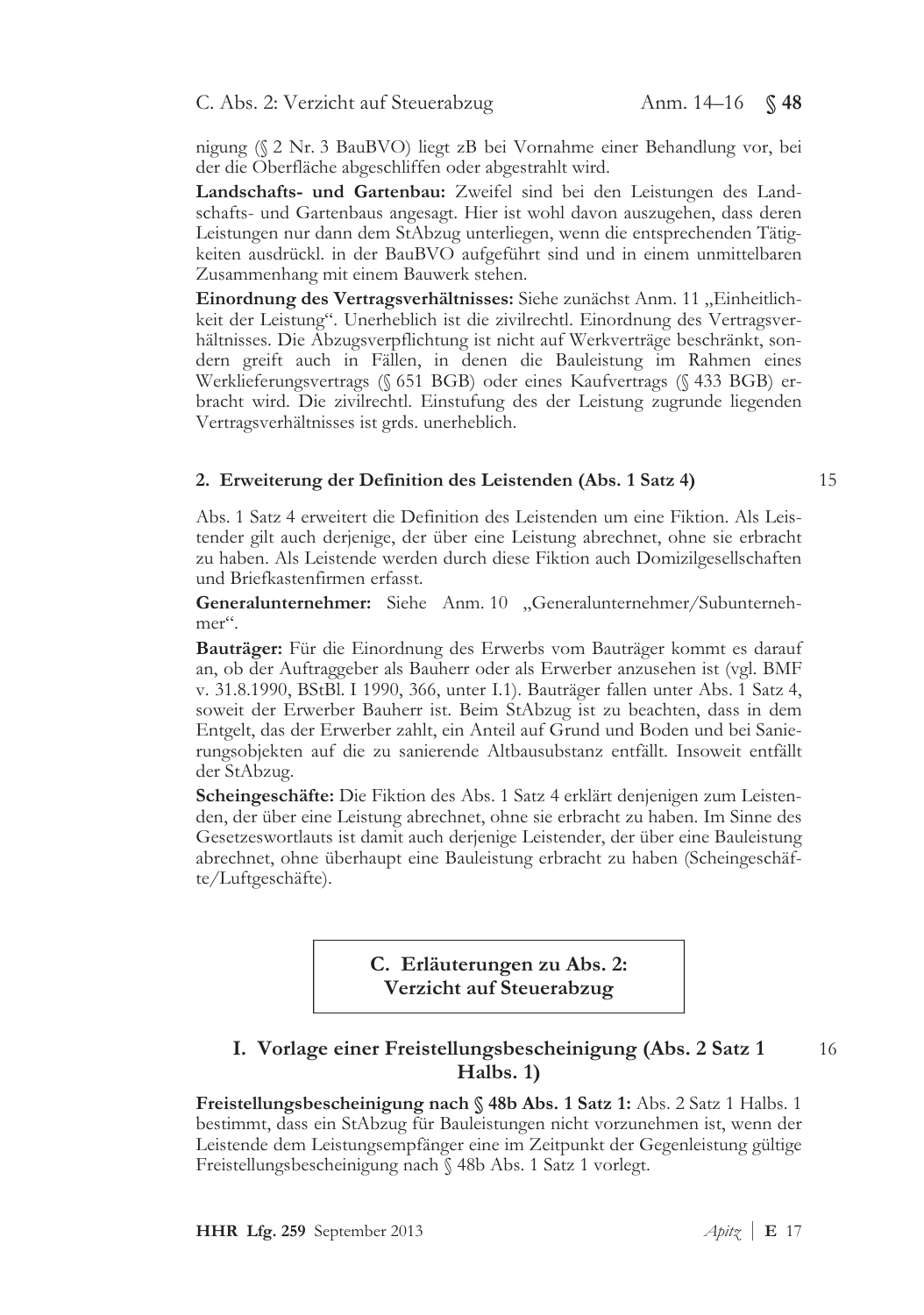§48 Anm. 16-17

Dem leistenden Unternehmer ist auf Antrag durch das für ihn zuständige FA eine Bescheinigung nach amtlich vorgeschriebenem Vordruck zu erteilen, die den Leistungsempfänger von der Pflicht zum StAbzug befreit, wenn der zu sichernde StAnspruch nicht gefährdet erscheint und ein inländ. Empfangsbevollmächtigter bestellt ist (s. § 48b Anm. 6 ff.).

Gültigkeit der Freistellungsbescheinigung im Zeitpunkt der Gegenleistung: Eine gültige Freistellungsbescheinigung muss nicht bereits bei Beginn der Bauleistungen vorgelegt werden. Es reicht für die Befreiung vom StAbzug aus, wenn eine gültige Freistellungsbescheinigung im Zeitpunkt der Gegenleistung (vgl. Anm. 20 u. § 48a Anm. 9) dem Leistungsempfänger vorgelegt wird.

# II. Bagatellgrenzen (Abs. 2 Satz 1 Halbs. 2 und Satz 2)

# 17 1. Bagatellgrenze von 15000  $\epsilon$

Abs. 2 Satz 1 Nr. 1 Halbs. 2 bestimmt, dass ein StAbzug für Bauleistungen nicht vorgenommen werden muss, wenn die Gegenleistung im laufenden Kj. voraussichtlich 15000  $\epsilon$  nicht übersteigen wird und der Leistungsempfänger ausschließlich stfreie Umsätze nach § 4 Nr. 12 Satz 1 UStG ausführt. Es handelt sich bei den 15000  $\epsilon$  um eine Freigrenze.

Erhöhte Freigrenze: Die Befreiung vom StAbzug erfordert, dass die Gegenleistung im laufenden Kj. voraussichtlich 15000  $\epsilon$  nicht übersteigt. Für die Ermittlung des Betrags sind die für denselben Leistungsempfänger erbrachten und voraussichtlich zu erbringenden Bauleistungen zusammenzurechnen (Abs. 2 Satz 2; s. Anm. 19).

Steuerfreie Umsätze: Nach § 4 Nr. 12 Satz 1 UStG sind stfrei die Vermietung und die Verpachtung von Grundstücken, von Berechtigungen, für die die Vorschriften des bürgerlichen Rechts über Grundstücke gelten, und von staatlichen Hoheitsrechten, die Nutzungen von Grund und Boden betreffen. Steuerfrei ist ebenfalls die Überlassung von Grundstücken und Grundstücksteilen zur Nutzung aufgrund eines auf Übertragung des Eigentums gerichteten Vertrags oder Vorvertrags sowie die Bestellung, die Übertragung und die Überlassung der Ausführung von dinglichen Nutzungsrechten an Grundstücken.

# Nicht befreit sind die

- Vermietung von Wohn- und Schlafräumen, die ein Unternehmer zur kurzfristigen Beherbergung von Fremden bereithält,
- Vermietung von Plätzen für das Abstellen von Fahrzeugen,
- kurzfristige Vermietung auf Campingplätzen,
- Vermietung und Verpachtung von Maschinen und sonstigen Vorrichtungen aller Art, die zu einer Betriebsanlage gehören (Betriebsvorrichtungen), auch wenn sie wesentlicher Bestandteile eines Grundstücks sind.

Ein gemischter Vertrag liegt vor, wenn er sowohl die Merkmale einer Vermietung als auch die Merkmale anderer Leistungen aufweist, ohne dass ein so starkes Zurücktreten der Merkmale der einen oder anderen Gruppe gegeben ist, dass sie ustl. nicht mehr zu beachten wären (BFH v. 7.4.1960 – VII 15/60 U, BStBl. III 1960, 261). Im Fall eines solchen Vertrags ist das Entgelt in einen auf die stfreie Grundstücksvermietung und einen auf die stpfl. Leistung anderer Art entfallenden Teil aufzugliedern. Die Aufteilung muss ggf. im Wege der Schätzung erfolgen.

 $E$  18 *Apitz*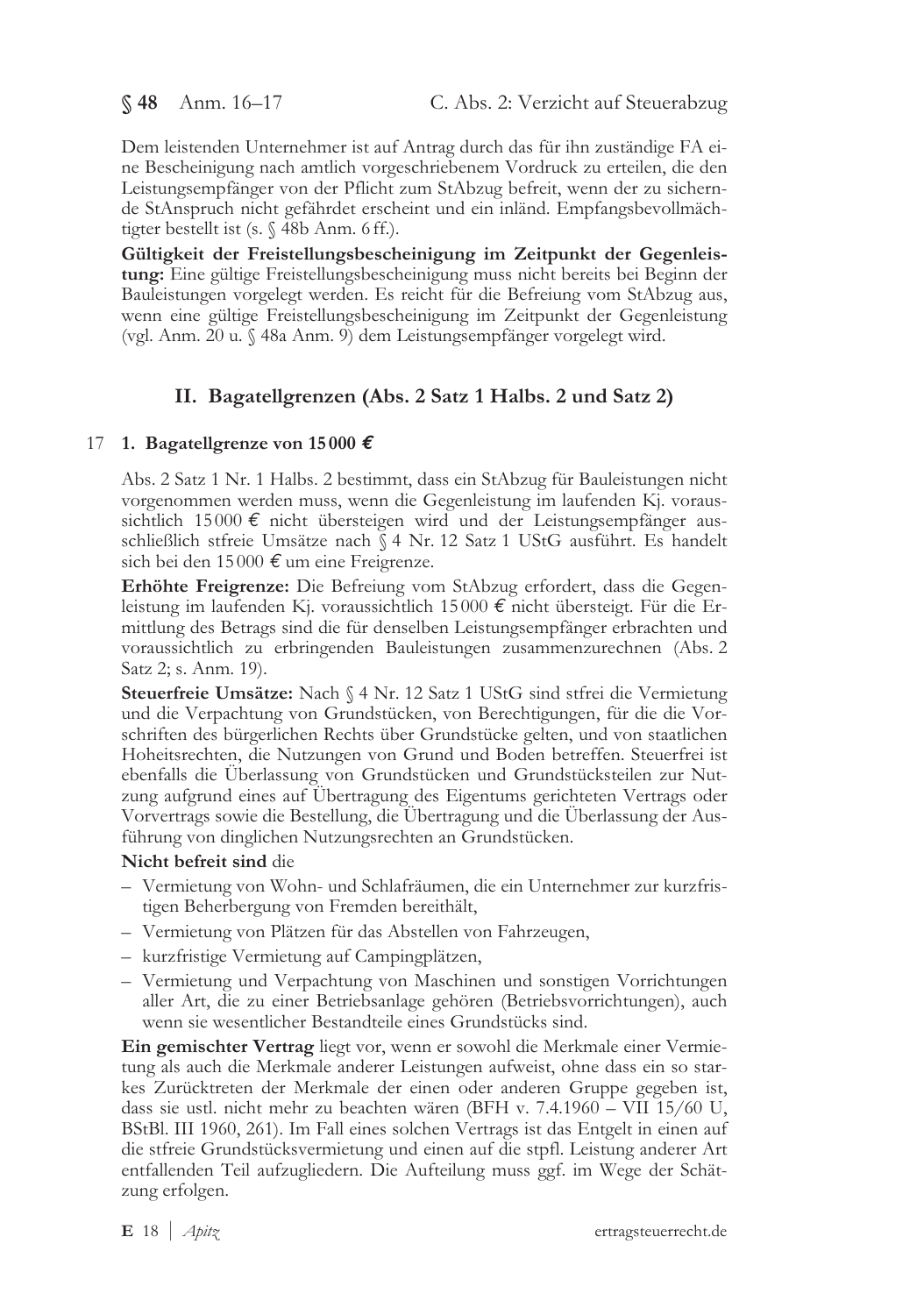Ein Vertrag besonderer Art liegt vor, wenn die Gebrauchsüberlassung des Grundstücks gegenüber anderen wesentlichen Leistungen zurücktritt und das Vertragsverhältnis ein einheitliches, unteilbares Ganzes darstellt (BFH v. 19.12. 1952 – V 4/51 U, BStBl. III 1953, 98). Eine StBefreiung kommt bei Verträgen besonderer Art nach § 4 Nr. 12 UStG weder für die gesamte Leistung noch für einen Teil der Leistung in Betracht.

### Beispiele:

- Überlassung von Außenwandflächen oder Dachflächen eines Gebäudes zu Reklamezwecken (BFH v. 23.10.1957 – V 153/55 U, BStBl. III 1957, 457);
- Übernahme von Lagerung und Aufbewahrung von Gütern neben der Raumüberlassung (BFH v. 14.11.1968 - V 191/65, BStBl. II 1969, 120);
- Überlassung von Ständen in Hallen zur Schaustellung gewerblicher Erzeugnisse unter besonderen Auflagen (BFH v. 25.9.1953 – V 177/52 U, BStBl. III 1953, 335).

Ausschließlichkeit: Die Abgrenzung zwischen einer stfreien Leistung iSd. § 4 Nr. 12 Satz 1 UStG und Leistungen aufgrund gemischter Verträge bzw. Verträge besonderer Art ist von Bedeutung, da die erhöhte Freigrenze von 15000 € nur dann eingreift, wenn der Leistungsempfänger als Unternehmer iSd. § 2 UStG ausschließlich stfreie Umsätze iSd. § 4 Nr. 12 Satz 1 UStG erbringt. Sobald der Stpfl. neben seinen ansonsten nach § 4 Nr. 12 Satz 1 UStG stfreien Umsätzen auch stpfl. Umsätze erbringt, ist das Tatbestandsmerkmal der Ausschließlichkeit nicht mehr erfüllt und die Befreiung vom StAbzug für Bauleistungen nicht zulässig. Erbringt der Leistungsempfänger nur geringfügige nicht der Befreiungsvorschrift des § 4 Nr. 12 Satz 1 UStG unterfallende Umsätze, gilt insgesamt nur die Freigrenze von 5000 € (s. Anm. 18). Für den Begriff "ausschließlich" ist auf die 95 %-Grenze abzustellen (UStAE Abschn. 4.28.1. Abs. 2; GRAF/OBERMEIER, NWB StR aktuell 2/2001, 46; aA STICKAN/MARTIN, DB 2001, 1441; LIEBER, DStR 2001, 1470).

Option zur Umsatzsteuer: Die Option zur USt führt dazu, dass nicht die Freigrenze von 15000 € gilt, sondern die allgemeine Freigrenze von 5000 € (BMF v. 27.12.2002, BStBl. I 2002, 1399 - Tz. 48).

Teilweise unternehmerische Nutzung: Wird die Gegenleistung für ein Bauwerk erbracht, das nur teilweise unternehmerisch genutzt wird, bezieht sich die Freigrenze nur auf Gegenleistungen für den unternehmerisch genutzten Teil des Bauwerks.

### 2. Bagatellgrenze von 5000  $\epsilon$

Abs. 2 Satz 1 Halbs. 2 Nr. 2 bestimmt, dass ein StAbzug für Bauleistungen in allen übrigen Fällen nicht vorgenommen werden muss, wenn die Gegenleistung im laufenden Kj. voraussichtlich 5000  $\epsilon$  nicht übersteigen wird. Der Betrag ist als Freigrenze zu verstehen. Bei seiner Ermittlung sind die für denselben Leistungsempfänger erbrachten und voraussichtlich zu erbringenden Bauleistungen zusammenzurechnen (Abs. 2 Satz 2, s. Anm. 19).

# III. Überprüfung der Bagatellgrenzen (Abs. 2 Satz 2)

**Prognose im Zeitpunkt der Zahlung:** Abs. 2 Satz 2 bestimmt, dass für die Ermittlung des Betrags (Bagatellgrenze des Abs. 2 Satz 1 Halbs. 2 Nr. 1 und Nr. 2) die für denselben Leistungsempfänger erbrachten und voraussichtlich zu erbringenden Bauleistungen zusammenzurechnen sind. Der Leistungsempfänger, dem

18

19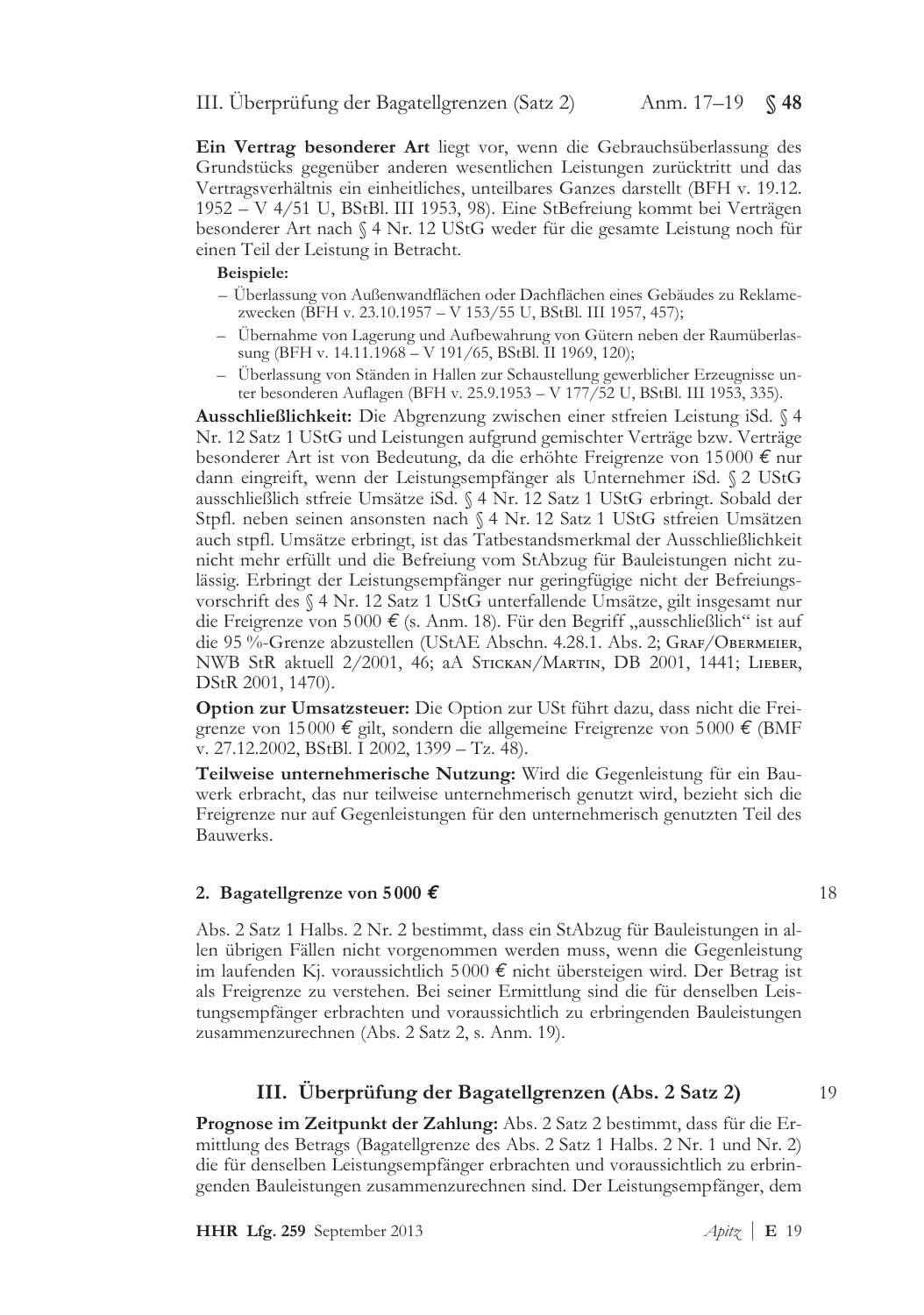keine gültige Freistellungsbescheinigung des Leistenden vorliegt, hat im Moment der Bezahlung der Gegenleistung eine Prognose aufzustellen, ob er die Grenzen des Abs. 2 Satz 1 Halbs. 2 Nr. 1 oder Nr. 2 im laufenden Kj. bezogen auf den Leistenden überschreiten wird. Hierin liegt eine große Unsicherheit für den Leistungsempfänger und ggf. das Risiko einer späteren Inhaftungnahme für nicht angemeldete und abgeführte StAbzugsbeträge (§ 48a Abs. 3).

Nachträgliches Überschreiten der Freigrenze: Werden im Laufe des Kj. von demselben Leistenden mehrfach Bauleistungen gegenüber demselben Leistungsempfänger erbracht, kann der Fall eintreten, dass erst nach Abrechnung einer oder mehrerer Leistungen die Freigrenze überschritten wird oder voraussichtlich im Laufe des restlichen Jahres überschritten werden wird. Geht der Leistungsempfänger zunächst davon aus, dass die Freigrenze nicht überschritten wird, und nimmt er bei Erfüllung der Gegenleistung den StAbzug nicht vor, so ist nach Weisung der FinVerw. (BMF v. 27.12.2002, BStBl. I 2002, 1399 – Tz. 52) der unterlassene StAbzug nachzuholen, wenn es im Nachhinein zur Überschreitung der maßgeblichen Freigrenze im laufenden Kj. kommt. Auf ein Verschulden des Leistungsempfängers soll es dabei nicht ankommen. Reicht der Betrag der Gegenleistung, die im Laufe des Jahres nachträglich zum Überschreiten der Freigrenze führt, für die Erfüllung der Abzugsverpflichtung nicht aus, so entfällt nach Weisung der FinVerw. (BMF v. 27.12.2002, BStBl. I 2002, 1399 – Tz. 53) die Abzugsverpflichtung in der Höhe, in der sie die Gegenleistung übersteigt.

Wechsel steuerfreie Umsätze/steuerpflichtige Umsätze: Wechselt ein Unternehmer aufgrund einer Umstrukturierung seines Unternehmens im Laufe des Kj. von zunächst ausschließlich stfreien Umsätzen zu stpfl. Umsätzen, so gelten sinngemäß die vorstehenden Ausführungen zum nachträglichen Überschreiten der Freigrenze. Auch in diesem Fall ist abschließend im Zahlungszeitpunkt eine Prognose anzustellen, ob die Tatbestandsmerkmale für die Freigrenze von 15000 € eingreifen. Es ist nicht nachträglich die niedrigere Freigrenze von  $5000 \notin$  für bereits erbrachte und abgerechnete Leistungen maßgebend. Für die Frage des Uberschreitens der Bagatellgrenze ist damit jeweils auf den Abflusszeitpunkt der Gegenleistung abzustellen. Diese Grundsätze gelten auch für eine Option zur StPflicht (§ 9 UStG); s. Anm. 17 aE.

Keine ausreichenden Mittel: Entgegen dem Gesetzeswortlaut muss uE der Leistungsempfänger in Fällen nicht ausreichender Mittel lediglich den zu zahlenden Rechnungsbetrag einbehalten und abführen und nicht durch eigene Mittel den StAbzugsbetrag für Bauleistungen auffüllen (so auch BMF v. 27.12.2002, BStBl. I 2002, 1399 – Tz. 53). Sinngemäß ist § 38 Abs. 4 Satz 1 anzuwenden. Danach hätte dann der Leistende dem Leistungsempfänger den zur Deckung fehlenden Betrag zur Verfügung zu stellen. Anzumelden ist aber der volle Betrag des StAbzugs. Das FA sollte auf die Besonderheit der nicht ausreichenden Mittel ausdrückl. hingewiesen werden, dh., in sinngemäßer Anwendung des  $\S$  38 Abs. 4 Satz 2 sollte der Leistungsempfänger eine entsprechende Anzeige beim zuständigen FA erstatten. Alternativ bietet sich die Vorlage einer gültigen Freistellungsbescheinigung an, oder mit der später erforderlich werdenden Bauleistung wird ein anderer Unternehmer beauftragt, denn die Bagatellgrenzen verstehen sich pro Leistendem und pro Leistungsempfänger.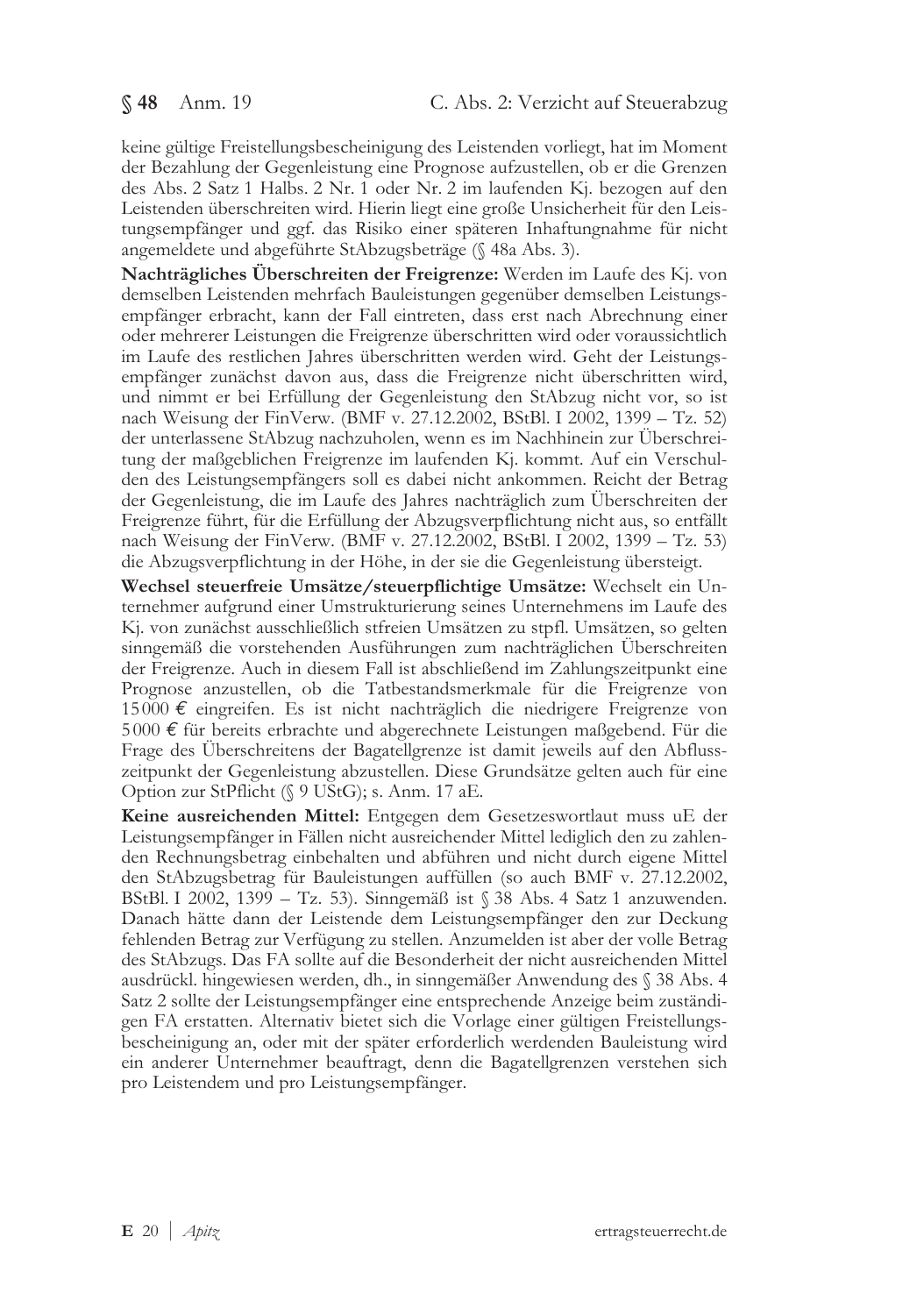# D. Erläuterungen zu Abs. 3: Definition der Gegenleistung

# I. Gegenleistung iSd. Abs. 1

Der StAbzug knüpft an die Erbringung der Gegenleistung, nicht an die Erbringung der Leistung an. Somit können Subunternehmerleistungen bei einer entsprechenden Leistungskette mehrmals dem StAbzug unterliegen, vorausgesetzt, jedes Mal in der Kette gibt es einen Leistenden und einen Leistungsempfänger iSd. Abs. 1. Dies kann im Interesse der Vereinfachung des Verfahrens hingenommen werden, zumal jeder Leistende in der Kette insbes. durch Erfüllung der Anzeigepflichten nach § 138 AO eine Freistellung (§ 48b) bzw. nach § 48c eine Anrechnung oder Erstattung erreichen kann.

Ein StAbzug für Bauleistungen ist erst für Gegenleistungen vorzunehmen, die nach dem 31.12.2001 erbracht werden (§ 52 Abs. 56). Der Begriff der Gegenleistung hat daher sowohl eine Bedeutung für die Höhe des StAbzugs (15 % der Gegenleistung) als auch für die erstmalige zeitliche Anwendung des StAbzugs. Die Gegenleistung wird idR in einer Zahlung bestehen. Sie kann aber auch in Form einer Abschlagszahlung oder in Form von WG, wie zB bei einem Tausch oder einem Tausch mit Baraufgabe, bestehen.

Abschlagszahlungen unterliegen als vereinbarte Gegenleistung bereits dem Abzugsverfahren. Insoweit ist nicht auf die endgültige Abrechnung der Bauleistungen abzustellen, sondern auf die Zahlung der Abschlagszahlung. Die Grundsätze des § 11 (Abflussprinzip) sind hierbei zu beachten (vgl. § 11 Anm. 105 ff.).

Aufrechnung: Die Regelungen zum StAbzug entfalten die Wirkung eines gesetzlichen Aufrechnungsverbots. Eine Aufrechnung ist nur insoweit möglich, als die angemeldete Bauabzugssteuer vom Leistungsempfänger beglichen werden kann.

Tausch: Bei einem Tausch ist der StAbzug vom vollen Gegenwert einzubehalten. Die Vertragspartner müssen sich über die Verrechnung verständigen.

Nachträgliche Erhöhung/Minderung: Kommt es nachträglich zu einer Erhöhung der Bemessungsgrundlage, da zunächst ein Teil der Gegenleistung zurückbehalten wird, ist der Steuermehrbetrag, der sich aufgrund der nachträglichen Zahlung ergibt, nachzumelden (Abs. 1) und dem StAbzug nach den allgemeinen Grundsätzen zu unterwerfen. Der StAbzug knüpft insoweit an die einzelne Gegenleistung an. Die Verpflichtung zum StAbzug entsteht auch insoweit im Zeitpunkt des Abflusses des Mehrbetrags. In Höhe des Differenzbetrags zur erstmaligen Zahlung liegt eine neue Gegenleistung vor, die einen weiteren neuen StAbzug rechtfertigt und nicht im Wege der Berichtigung der vorherigen Anmeldung zu berücksichtigen ist (so auch BMF v. 27.12.2002, BStBl. I 2002,  $1399 - Tz.69$ .

Im Fall der nachträglichen Minderung der Bemessungsgrundlage ist nach Weisung der FinVerw. (BMF v. 27.12.2002, BStBl. I 2002, 1399 – Tz. 69) keine Berichtigung vorzunehmen.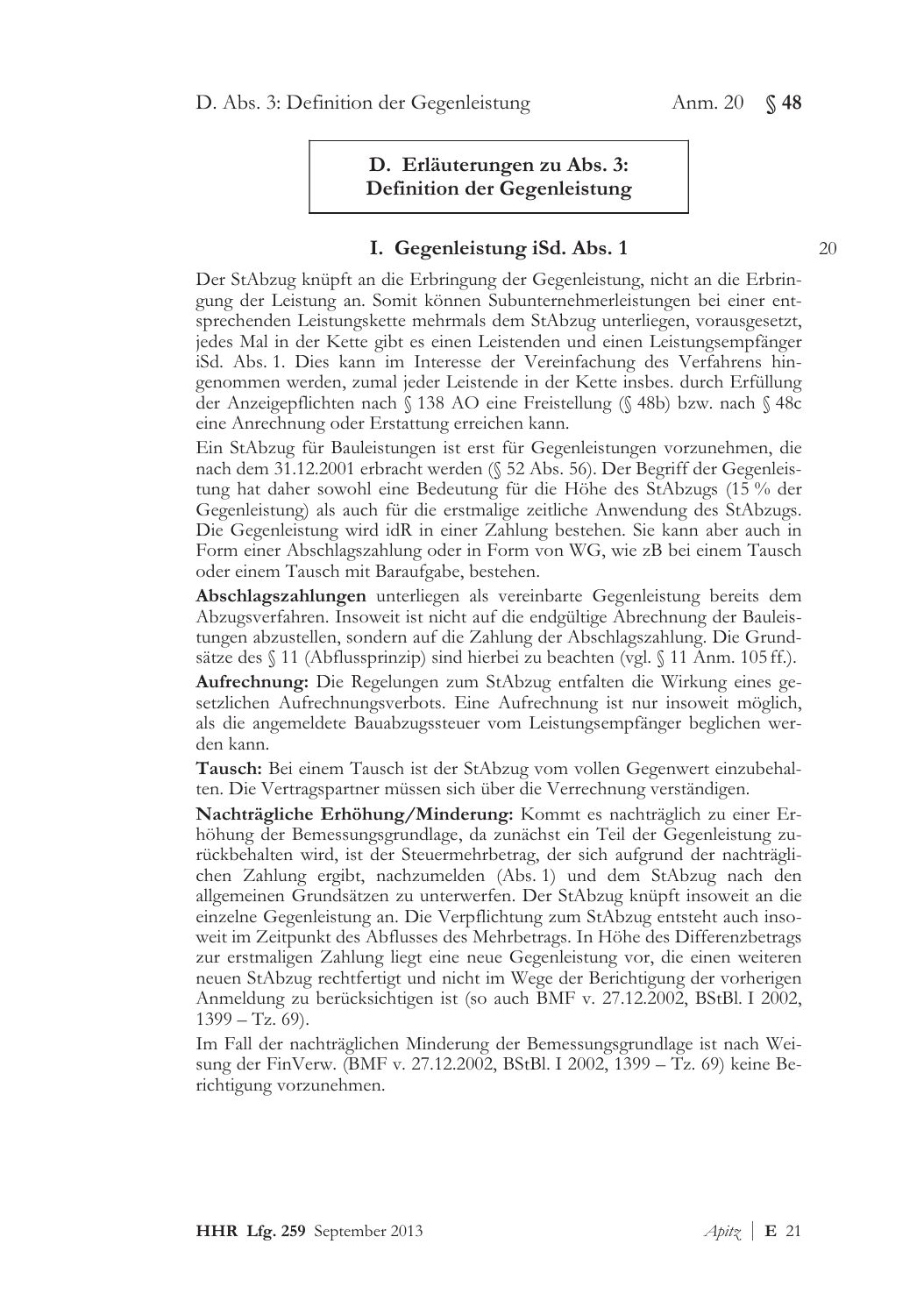§ 48 Anm. 21-22

#### 21

### II. Entgelt zuzüglich Umsatzsteuer

Die Gegenleistung umfasst das Entgelt zzgl. USt. Diese Einbeziehung der USt hat zur Folge, dass die Begründung der Höhe des StAbzugs mit 15 % (vgl. Anm. 12) mit durchschnittlich zu erhebender Ertragsteuer des leistenden Unternehmens von 3,75 % und die LSt der beschäftigten ArbN mit 11,25 % des Gesamtvolumens bezogen auf die Nettovergütung nicht zutrifft (STICKAN/MARTIN, DB 2001, 1441 [1442]).

|                                             | €      | 0/0              |
|---------------------------------------------|--------|------------------|
| Vereinbarte Vergütung                       | 100000 | 100 <sup>1</sup> |
| zzgl. USt                                   | 19000  | 19 <sup>1</sup>  |
| <b>Bruttovergütung</b>                      | 119000 | 119              |
| Abzugsteuer 15 %                            | 17850  | 17,85            |
| Auszahlungsbetrag                           | 101150 | 82,15            |
| Abzuführen an das FA: (Abzugsteuer und USt) | 36850  | 36,85            |

Bezogen auf die Nettovergütung ergibt sich eine Abzugsteuer von 17,85 %. Es geht dem Gesetzgeber weniger um die Besteuerung der Unternehmergewinne als vielmehr um die Sicherstellung der Besteuerung der bei solchen Bauleistungen gezahlten Arbeitslöhne.

§ 13b UStG: Nach § 13b Abs. 1 Nr. 4 iVm. Abs. 2 Satz 2 UStG ist bei Werklieferungen und sonstigen Leistungen, die der Herstellung, Instandsetzung, Instandhaltung, Änderung oder Beseitigung von Bauwerken dienen, mit Ausnahme von Planungs- und Überwachungsleistungen eines im Inland oder Ausland ansässigen Unternehmers der Leistungsempfänger Steuerschulder. Diese USt ist entsprechend dem Wortlaut des Abs. 3 in die Bemessungsgrundlage der Gegenleistung einzubeziehen (BMF v. 13.7.2004, BStBl. I 2004, 628).

Überhöhte Gegenleistung (zB bei verdeckter Gewinnausschüttung): Abs. 3 stellt ausschließlich auf die Gegenleistung zzgl. USt ab. Die Angemessenheit der Gegenleistung wird gesetzlich nicht verlangt. Soweit unangemessene Gegenleistungen iS einer vGA erbracht werden, ist ein StAbzug von der jeweiligen Gegenleistung ohne Prüfung der Angemessenheit unter dem Gesichtspunkt einer vGA vorzunehmen. Die Prüfung der Angemessenheit und ggf. ausnahmsweise Erhebung einer KapErtrSt unterliegt einem eigenständigen Verfahren.

22

# E. Erläuterungen zu Abs. 4: **Folgen des Steuerabzugs**

Abs. 4 gewährt dem Leistungsempfänger, der seiner Verpflichtung zum StAbzug iHv. 15 % nachkommt, stl. Rechtssicherheit. Hat der Leistungsempfänger den StAbzugsbetrag angemeldet und abgeführt, kann er die durch die Bauleistung veranlassten Aufwendungen in vollem Umfang und nicht nur anteilig abziehen.

Voraussetzungen für den Betriebsausgabenabzug: Unabhängig von der gewährten Rechtssicherheit bzgl. des BA-Abzugs ist dieser ansonsten nur unter Einhaltung der allgemeinen Voraussetzungen für einen BA-Abzug statthaft. Dies bedeutet, dass es sich um betrieblich bedingten Aufwand (§ 4 Abs. 4, s. § 4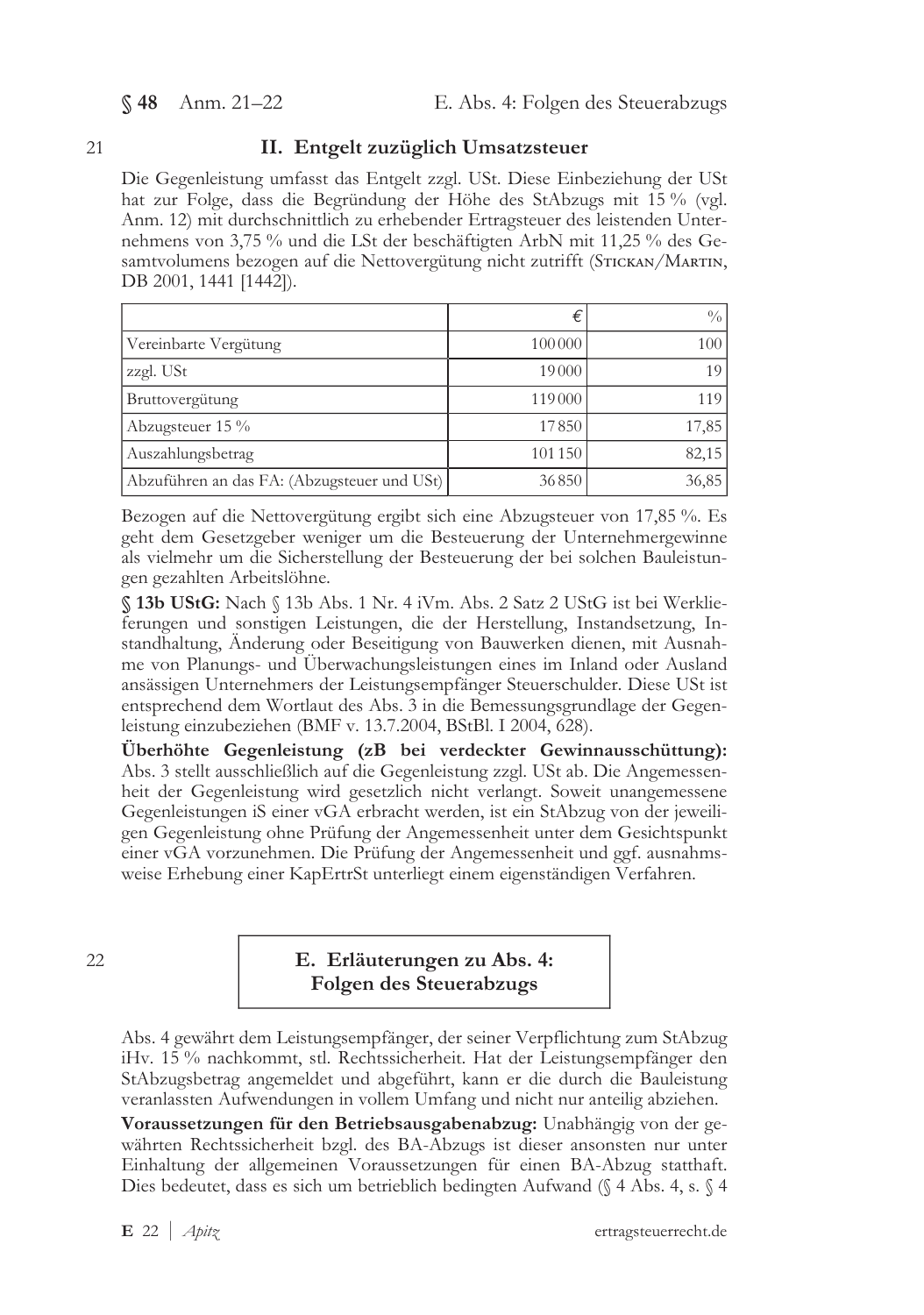Anm. 700ff.) handeln muss und kein Missbrauch von rechtl. Gestaltungsmöglichkeiten (§ 42 AO) vorliegt.

Keine Anwendung von § 160 Abs. 1 Satz 1 AO: Die Regelung des § 160 AO ist nicht anzuwenden, wenn der Leistungsempfänger den StAbzugsbetrag angemeldet und abgeführt hat. Er behält den vollen BA-Abzug und nicht nur einen anteiligen. Der volle BA-Abzug ist auch in den Fällen sichergestellt, in denen jemand über eine Leistung abrechnet, ohne sie erbracht zu haben (Abs. 1 Satz 3). Damit sind auch Zahlungen an etwaige Domizilgesellschaften und Scheinfirmen als BA/WK abziehbar, wenn der StAbzug angemeldet und abgeführt wurde (aA LOSCHELDER in SCHMIDT XXXII. § 48 Rn. 30).

Keine Anwendung von § 42d Abs. 6 und 8 (Haftung bei Arbeitnehmer-Überlassung) sowie  $\S$  50a Abs. 7 (Anordnungseinbehalt):  $\S$  42d Abs. 6 und 8 sowie § 50a Abs. 7 finden ebenfalls keine Anwendung, wenn der Leistungsempfänger den StAbzugsbetrag angemeldet und abgeführt hat. Damit entfällt die Haftung des Entleihers von ArbN.

Entsprechende Anwendung bei vorliegender Freistellungsbescheinigung: Abs. 4 sichert den vollen BA-Abzug nur bei Anmeldung und Abführung des StAbzugs zu. Dieselbe Rechtsfolge tritt nach § 48b Abs. 5 ein, wenn eine wirksame Freistellungsbescheinigung vorliegt. Dem Gesetz fehlt aber eine Regelung für den Fall, dass dem Leistungsempfänger eine ungültige Freistellungsbescheinigung vorgelegt wird und der Leistungsempfänger insoweit gutgläubig ist. In dieser Fallkonstellation kann der Stpfl. nicht schlechter gestellt werden als im Fall der Anmeldung und Abführung oder der Vorlage einer wirksamen Freistellungsbescheinigung. Auch diesem Stpfl. ist der volle BA-Abzug bei analoger Anwendung der Grundsätze des Abs. 4 zu gewähren.